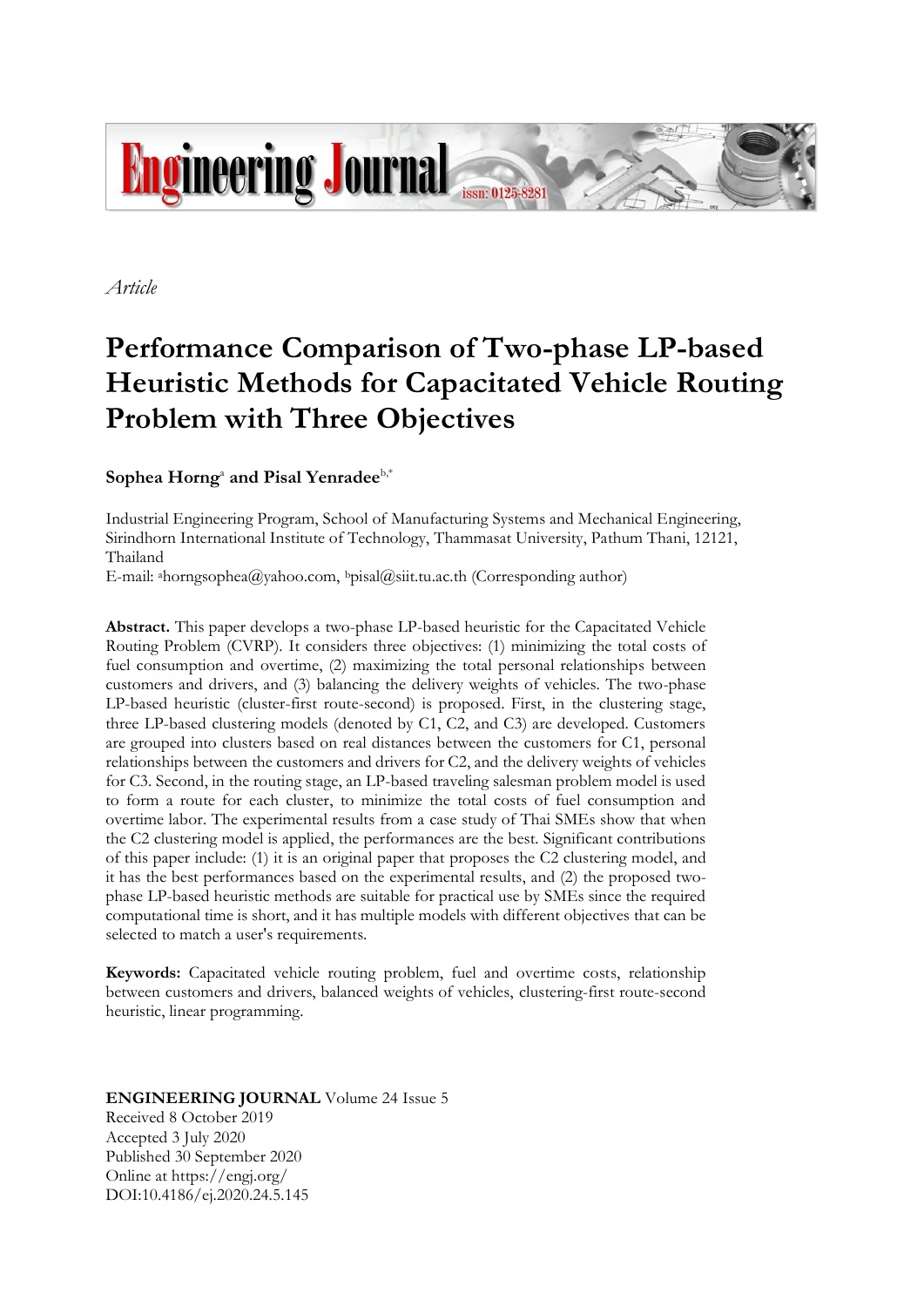## **1. Introduction**

The Capacitated Vehicle Routing Problem (CVRP) is a combinatorial optimization problem that aims to find the optimal set of routes for a fleet of vehicles from a central depot to supply goods to a set of customers with known demand such that the capacity of vehicles is not violated [1, 2]. Moreover, each customer is served exactly once by only one vehicle. Each vehicle should start and end its route at the depot. The literature related to the CVRP is rich due to its usefulness in real-life situations, especially for transportation and logistics (T&L) companies, such as logistics service providers and suppliers that own a fleet of vehicles. The objective of the classical CVRP is to minimize the total distance or time traveled by the vehicles [3, 4].

More objectives are introduced into the classical CVRP to handle real-life issues of T&L companies. In recent CVRP research, the objectives include economic, customer, and driver perspectives. The real-life issues are as follows. An economic issue is that T&L companies want to minimize fuel and overtime costs. Note that the salary is an irrelevant cost since all drivers are permanent employees and a fixed salary must be paid. Most customers need the driver to carry goods from the vehicle to storage spaces. Therefore, weight balancing among vehicles is important. Unbalanced weight means unfair and uneven workload allocation to the drivers. This issue affects the satisfaction of drivers. Customers prefer the same driver for the delivery because the driver already knows the special requirements of the customers and they have good relationships. This issue affects the satisfaction of customers. The classical CVRP can be modified into new CVRP variants with different objectives, to solve the real-life issues of T&L companies.

This paper is motivated by the needs of a Thai smallto medium-sized enterprise (SME) from a case study. The Thai SME considers three objectives for delivery route planning. First, since the Thai SME owns a fleet of pickup trucks and hires permanent drivers to operate the fleet, the company wants to minimize the total relevant costs for delivery route planning, including the fuel consumption cost and overtime cost, to satisfy the economic perspective. Second, the company considers relationships between customers and drivers. The company assigns customers to drivers who have good relationships with them, to satisfy the customer perspective. Third, when the drivers are permanent employees, the company needs to balance delivery weights assigned to vehicles to evenly distribute workloads to the drivers, to satisfy the driver perspective. This can also increase the lifespan of vehicles and is beneficial for the long-term use of vehicles. Besides considering different objectives, the company is also concerned about the computational time of planning. The company prefers a reasonable time that is not more than 10 minutes, to plan delivery routes for small- to mediumsized problems (i.e., a problem size of 30 customers and 4 vehicles).

This paper focuses on the three objectives that are considered by the Thai SME. The objectives include (1) minimizing the total costs of fuel consumption and overtime, (2) maximizing the total personal relationships between customers and drivers, and (3) balancing the delivery weights of vehicles, which are related to the economic, customer, and driver perspectives, respectively. This paper develops a route planning method that is suitable for Thai SMEs, to solve CVRPs with different objectives. This method can provide a high-quality solution within a reasonable time.

Since the classical CVRP is NP-hard [5], CVRP variants with new objectives that are extensions of the classical CVRP are also NP-hard. Optimal solutions from exact algorithms cannot be obtained within a reasonable time. Using heuristic approaches is necessary to obtain a near-optimal solution within a reasonable time. The Cluster-First Route-Second (CFRS) heuristic is a twophase heuristic that is among several categories of classical heuristics [6, 7]. First, customers are grouped into clusters, and each cluster is assigned to a different vehicle. Then, the customers in each cluster are sequenced to form a route by solving the corresponding Traveling Salesman Problem (TSP). The main advantage of the CFRS heuristic is that problem sizes and computational times are significantly reduced, to obtain a near-optimal solution in a reasonable time.

This paper proposes Linear Programming-based (LPbased) CFRS heuristic methods for the CVRP variants with the objectives related to the satisfaction of the economic, customer, and driver perspectives. Based on the nature of the clustering technique, by assigning customers to vehicles, the total personal relationships between customers and drivers and the delivery weight of each vehicle can be directly considered. However, the total costs of fuel consumption and overtime can only be directly considered when the delivery routes are constructed using the routing technique. In this paper, the total personal relationships between customers and drivers are maximized, and the maximum delivery weight of vehicles is minimized in the clustering stage, to satisfy the customer and driver perspectives, respectively. Two LP-based clustering models are proposed for the two objectives. However, the total costs of fuel consumption and overtime that are the objective of the economic perspective cannot be directly minimized in the clustering stage. Therefore, another LP-based clustering model is used to minimize the maximum distance between any pair of customers in the same clusters, which indirectly minimizes the total cost in the clustering stage. Then, in the routing stage, a route is constructed by using an LPbased Traveling Salesman Problem (TSP) model to minimize the total costs of fuel consumption and overtime for each cluster. A branch-and-bound exact algorithm using ILOG CPLEX software is used to solve for the optimal solution of each model. The LP-based CFRS heuristic methods are combinations of three LP-based clustering models and an LP-based TSP model.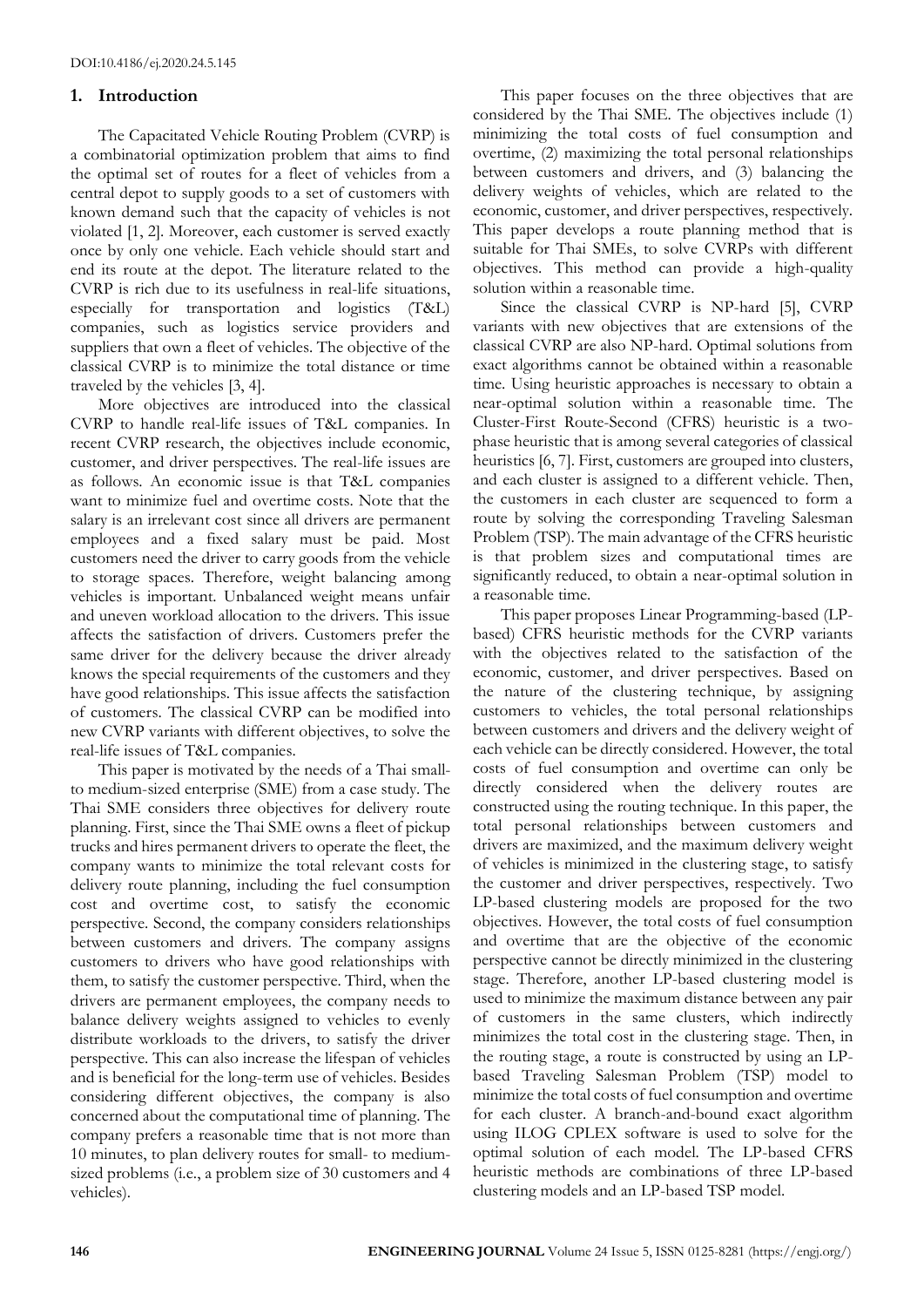The three LP-based clustering models and the LPbased TSP model are described as follows.

- LP-based clustering model 1 clusters customers based on real distances (along an available road network) between customers. It minimizes the maximum distance between any pair of customers in the same clusters. This model is used to indirectly minimize the total costs of fuel consumption and overtime, which cannot be directly minimized in the clustering stage. Note that the fuel cost and overtime cost can be directly minimized during the routing stage.
- LP-based clustering model 2 clusters customers based on personal relationships between customers and drivers, to maximize the total personal relationships. The objective of this model is to satisfy the customer perspective.
- LP-based clustering model 3 clusters customers based on delivery weights carried by vehicles, balancing the delivery weights among the vehicles, to satisfy the driver perspective.
- LP-based TSP model sequences the customers to form a route, to minimize the total costs of fuel consumption and overtime. The objective is directly related to the economic perspective.

The three objectives, including the total costs of fuel consumption and overtime, total personal relationships between customers and drivers, and maximum delivery weight of vehicles, are the performance measures of the proposed heuristic methods for the economic, customer, and driver perspectives, respectively. However, they have different units/scales and cannot be directly compared. Therefore, the objective values are normalized into satisfaction levels with values from 0.0 to 1.0, for comparison.

The remainder of this paper is organized as follows. Related studies are reviewed in Section 2. Then, the characteristics of the CVRP variants with new objectives and the proposed two-phase LP-based heuristic are presented in Sections 3 and 4, respectively. Next, a real case study of a T&L company in Thailand is conducted in Section 5. After that, experimental results and discussion are provided in Section 6. Finally, conclusions and recommendations are presented in Section 7.

# **2. Relations between this Paper and Past Works**

The relationships between this paper and past works focus on two main points. The first one involves the decision objectives related to the economic, customer, and driver perspectives. The second involves the solution methods for CVRPs.

Among the three perspectives, the objectives of the economic perspective are commonly found in the literature, as shown in Table 1. Note that Table 1 contains only closely related papers to this paper (not all cited papers appear in Table 1). In addition to the classical objective, the minimization of the total distance traveled by vehicles [1, 3, 8, 9], there are objectives related to routing costs. For the routing cost objectives, one objective is the minimization of the total fuel consumption of vehicles [10–12]. This objective is directly related to the additional cost to operate vehicles. Another routing cost objective is the minimization of the total routing costs, including the fuel consumption cost and fixed operating cost of vehicles [2, 13]. This objective is suitable when the total capacity of the internal vehicles is not enough, and the T&L companies have to rent and manage external vehicles to fulfill the capacity gap. It is also applied for heavy-load delivery when the drivers may require additional workers to help them in loading and unloading. In the study of [14], the fuel consumption cost, fixed operating cost, and carbon emission cost of vehicles are combined as a total cost objective for a low-carbon routing problem. When a company fully relies on external vehicles, the transportation unit cost is minimized [15]. The sum of depot opening cost and routing cost is minimized for the capacitated location-routing problem [16]. The sum of routing and handling costs is minimized for the two-echelon CVRP [17]. Overall cost (including facility opening cost, facility closing cost, and transportation cost) is minimized for the redesign of threeechelon multi-commodity distribution network [18]. This paper assumes that T&L companies own a fleet of vehicles with enough resources for distribution. For them, the fuel consumption and overtime costs are the only additional costs for route planning. Since the carbon emission is directly proportional to the amount of fuel consumption of the vehicles, the carbon emission cost is also reduced. Therefore, this paper considers the total routing costs that include only the fuel consumption cost and the overtime cost of drivers, for the economic perspective.

For the customer perspective, different objectives are proposed for different real-life situations. The total travel time to customers is minimized to provide a quick response to demands. It is crucial that rescuers arrive quickly in order to save lives and provide emergency supplies to survivors when natural disasters strike [19]. The total or average satisfaction of customers based on customer time windows is maximized while other cost objectives are minimized, to maintain customer satisfaction with delivery services [20–22]. The response time of ambulances is reduced to improve the emergency service [23]. In [24–26], the time window violations are converted into penalty costs incurred due to earliness and lateness of arrivals. Total costs of penalty and transportation are minimized. To the best of our knowledge, personal relationships between customers and drivers have never been considered for route planning. This paper introduces an objective based on the personal relationships between customers and drivers. The objective is to maximize the total personal relationships between customers and drivers, to satisfy the customer perspective.

For the driver perspective, the importance of workload balancing among vehicles is high, when the drivers are permanent employees. There are three categories of workload balancing: balancing the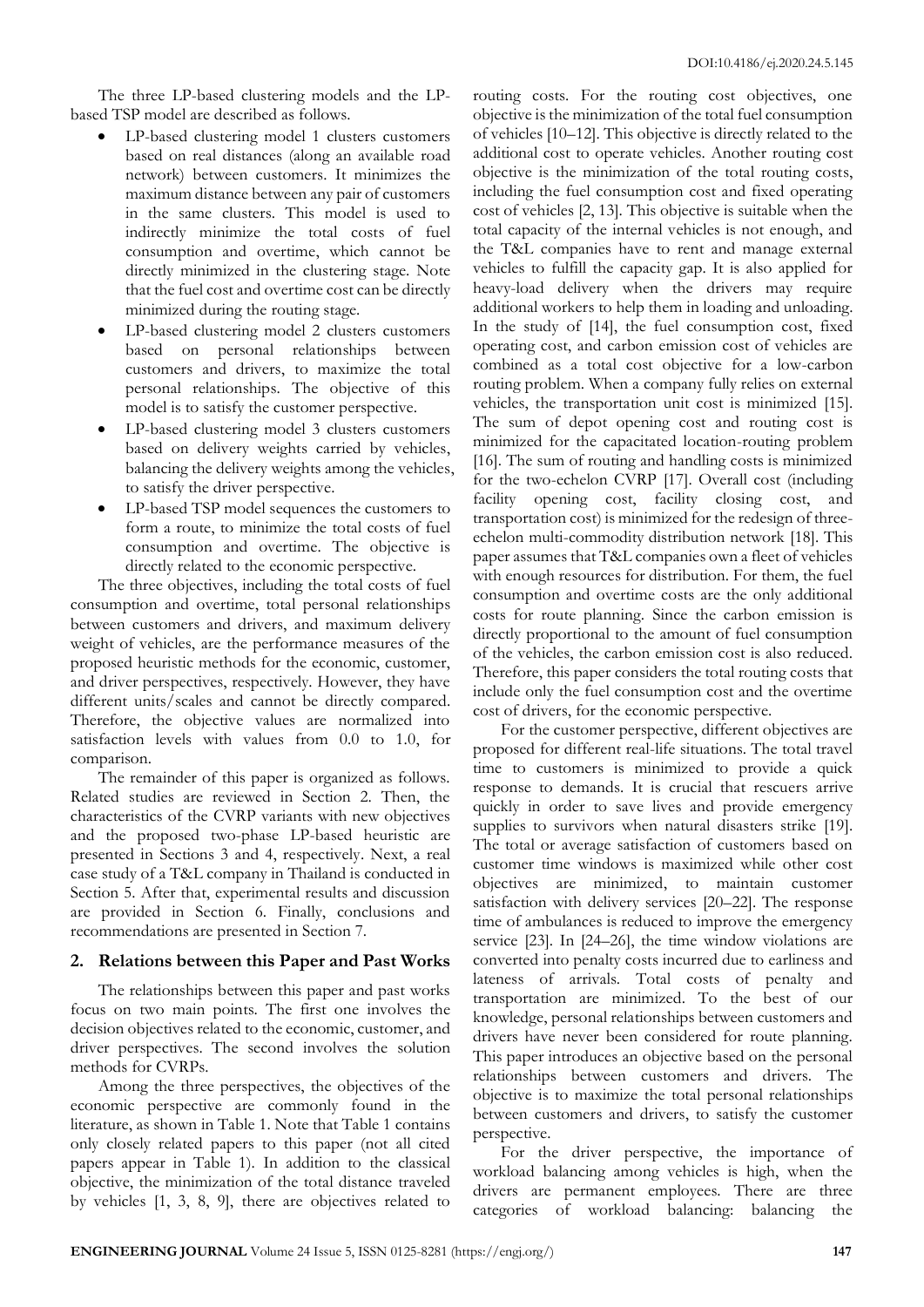distances/durations of vehicles, balancing the delivery weights of vehicles, and balancing the numbers of customers of vehicles [27]. Normally, the objectives of workload balancing are considered in multi-objective problems together with other objectives. The total distance traveled by vehicles and the difference between the longest and the shortest route lengths are minimized for the CVRP with route balancing [28, 29]. The total routing cost and the difference between the largest and smallest route costs are minimized [30, 31]. The total routing cost and the maximum duration of routes are minimized [32]. In [33], the total distance traveled by vehicles is minimized and the imbalances of workloads in terms of distances traveled and weights carried by vehicles are also minimized. In real-life situations, however, overtime payments can compensate the driver of a vehicle with a long operation duration. Some customers are in the same area, but others are dispersed over a large area. Therefore, balancing the distances/durations and balancing the numbers of customers may be ineffective. This paper considers only balancing the delivery weights of vehicles, for the driver perspective. The maximum delivery weight of vehicles is minimized, to balance the delivery weights of vehicles.

For CVRPs, there are two groups of solution methods, including exact algorithms and approximate algorithms [6]. Branch-and-Bound Algorithm (BBA) and Branch-and-Cut-and-Price Algorithm (BCPA) are two exact algorithms that can find optimal solutions for CVRPs. In [2], Mixed Integer Linear Programming (MILP) models are formulated for a multiple-route Vehicle Routing Problem (VRP). The MILP models are solved by using ILOG CPLEX software with the BBA. The BCPA is a hybrid of the BBA, cut generation, and column generation. The BCPA is applied to solve different variants of CVRPs, including the VRP with stochastic demands [34], the cumulative CVRP [19], the energy minimization VRP [35], and the two-echelon CVRP [36]. However, the exact algorithms have a drawback. They can only solve smallsized problems and take long computational time for large-sized problems.

In contrast, the approximate algorithms that include classic heuristics and metaheuristics, can find near-optimal solutions for large-sized problems within a reasonable time. A popular classical heuristic is a two-phase algorithm, the CFRS heuristic [8, 11], that divides the CVRPs into two stages: clustering and routing. For clustering, customers are assigned to clusters, and each cluster is assigned to a different vehicle. For routing, a route is constructed for the customers in each cluster. This can significantly reduce problem sizes and computational times. In [37], a two-phase heuristic, route construction and vehicle dispatch, is developed for a dynamic vehicle routing problem with multiple depots. However, only the first phase, route construction, is considered as a static problem that is related to this paper. In the route construction phase, first, a modified Nearest Neighbor Procedure (NNP) is used to cluster a customer to a depot and assign the customer to a vehicle. Then, Sweeping and

Reordering Procedures (SRPs) are applied to sequence the customers of the vehicle, to construct a feasible route. The NNP and SRPs are jointly iterated, to generate a good feasible route (i.e., initial route). Finally, an Insertion Procedure (IP) is applied to improve the initial route. A two-phase algorithm is also applied to solved large-sized general lot-sizing and scheduling problem that is commonly found in continuous production planning [38].

The metaheuristics are further categorized into two main types: local search and population search. Local search-based methods keep exploring the solution space by iteratively moving from the current solution to another promising solution in its neighborhood. In contrast, population search-based methods maintain a pool of good parent solutions by continually selecting parent solutions to produce promising offspring, so as to update the pool [6]. Two popular local search-based methods are Tabu Search Algorithms (TSAs) [4, 14, 24] and Simulated Annealing Algorithms (SAAs) [10, 13]. Population searchbased methods include Genetic Algorithms (GAs) [20], Ant Colony Optimization Algorithms (ACOAs) [21], and Evolutionary Algorithms (EAs) [28, 31, 33].

In this paper, the CFRS heuristic methods are used to solve the CVRPs with three different objectives because of CFRS's advantage in reducing problem sizes and computational times, as well as its simplicity for implementation. Unlike [8, 11, 37] that use heuristic algorithms to find near-optimal solutions at the clustering stage, this paper uses ILOG CPLEX software with the BBA to solve the LP-models at both the clustering and routing stages. The proposed CFRS heuristic method can find the optimal solution for each stage. However, the decomposition of the entire problem into two subproblems results in a suboptimal solution to the entire problem.

# **3. Characteristics of the CVRP Variant**

In this paper, the characteristics of the CVRP variant are as follows. There is a set of customers supplied by a fleet of vehicles from a depot. Each customer has a known demand. Each vehicle has the same limited capacity. The travel time and distance between any pair of nodes (including the depot and the set of customers) are given according to actual road conditions provided by Google Maps. The personal relationships between customers and drivers are considered, based on how well they know each other. The customers prefer the drivers who have good personal relationships with them for delivery and assistance. There is a service time for the driver to finish a delivery task at each customer. Additionally, each customer is supplied exactly once by only one vehicle. Each vehicle starts and ends its route at the depot. When a vehicle is utilized for delivery, there is a fuel consumption cost of the vehicle. It depends on the unit fuel cost, fuel consumption rates for an empty vehicle and delivery weight, and the travel distance of the vehicle. Normally, the driver of a vehicle works from the morning to the evening (normal working hours), and during this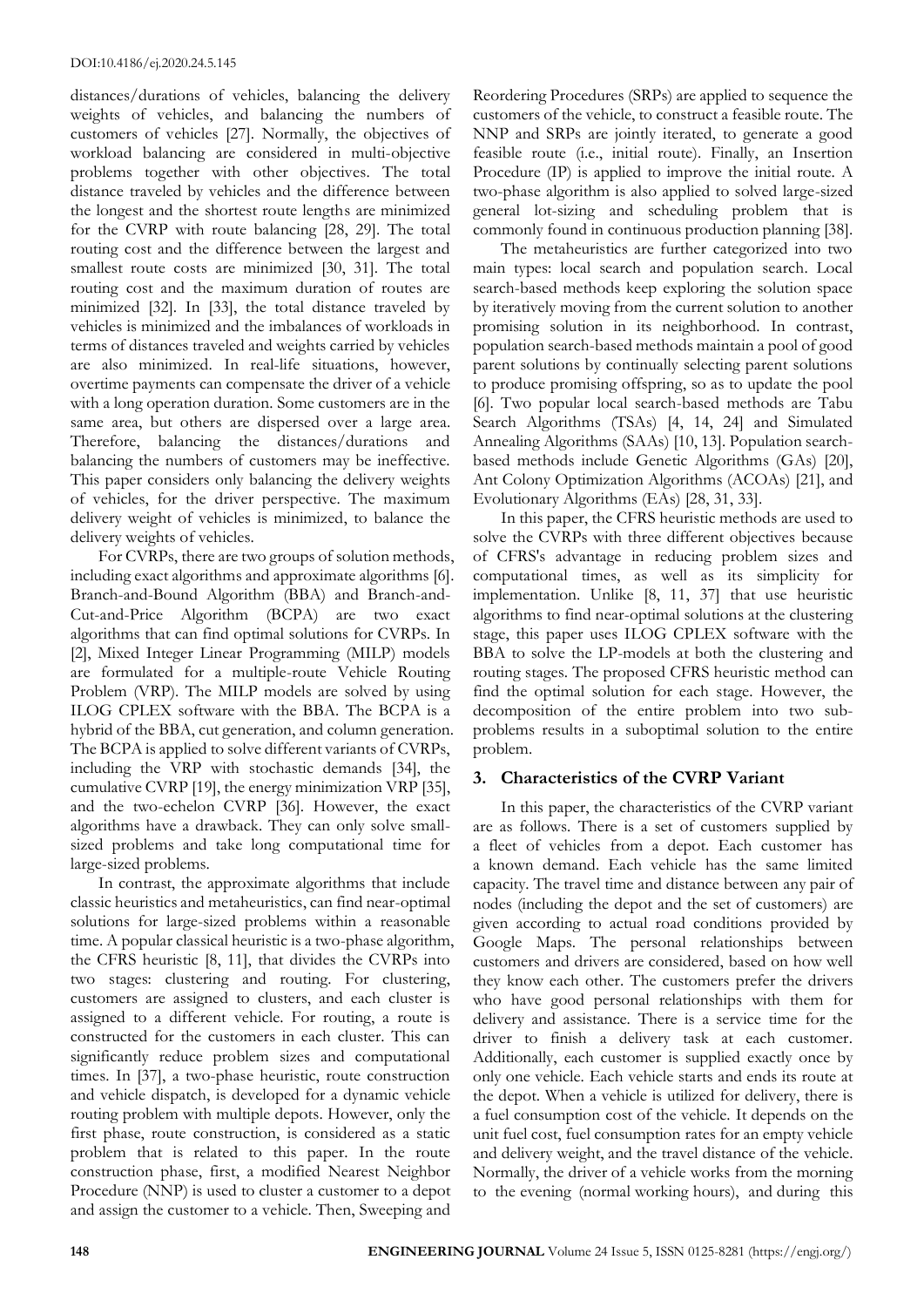| <b>Authors</b>                               |                                                                 | Perspectives           |                                                      | Solution methods                                                             |  |  |
|----------------------------------------------|-----------------------------------------------------------------|------------------------|------------------------------------------------------|------------------------------------------------------------------------------|--|--|
|                                              | Economic                                                        | Customer               | <b>Driver</b>                                        |                                                                              |  |  |
| 2007 Dondo and Cerdá [7]                     | Total routing cost                                              |                        |                                                      | Three-phase hybrid approach                                                  |  |  |
| 2010 Kuo [10]                                | Fuel consumption                                                |                        |                                                      | SAA                                                                          |  |  |
| 2012 Xiao et al. [13]                        | Fixed vehicle & fuel<br>consumption costs                       |                        |                                                      | String-model-based SAA                                                       |  |  |
| 2013 Baños et al. [33]                       | Travel distance                                                 |                        | Travel distance & delivery<br>weight of each vehicle | Pareto-based hybrid EA                                                       |  |  |
| 2013 Gajanand and Narendran<br>$[2]$         | Fixed operating & fuel<br>consumption costs                     |                        |                                                      | Exact algorithm: MILP model &<br><b>BBA</b>                                  |  |  |
| 2013 Yu et al. [3]                           | Travel distance                                                 |                        |                                                      | Three-phase hybrid approach                                                  |  |  |
| 2014 Lysgaard and Wøhlk [19]                 |                                                                 | Total travel time      |                                                      | Exact algorithm: BCPA                                                        |  |  |
| 2015 Zhang et al. [14]                       | Fixed vehicle, fuel<br>consumption, & emission<br>costs         |                        |                                                      | Route splitting TSA                                                          |  |  |
| 2016 Cinar et al. [11]                       | Fuel consumption                                                |                        |                                                      | Two-phase algorithm: CFRS                                                    |  |  |
| 2016 Halvorsen-Weare and<br>Savelsbergh [29] | Total travel distance                                           |                        | Travel distance of each<br>vehicle                   | Pareto optimal solutions: combine<br>ε-constraint & lexicographic<br>methods |  |  |
| 2018 Comert et al. [8]                       | Travel distance                                                 |                        |                                                      | Two-phase heuristic: CFRS                                                    |  |  |
| 2019 Ghannadpour and Zarrabi<br>$[20]$       | Travel distance, energy<br>consumption, & number of<br>vehicles | Total satisfaction     |                                                      | Pareto-based hybrid GA                                                       |  |  |
| 2019 Zhang et al. [21]                       | Travel distance & fixed<br>vehicle costs                        | Average satisfaction   |                                                      | Pareto-based hybrid ACOA                                                     |  |  |
| 2020 Lehuédé et al. [32]                     | Total routing cost                                              |                        | Duration of each vehicle                             | Pareto optimal solutions:<br>lexicographic minimax approach                  |  |  |
| This paper                                   | Fuel consumption &<br>overtime costs                            | Personal relationships | Delivery weight of each<br>vehicle                   | Two-phase LP-based heuristic:<br><b>CFRS</b>                                 |  |  |

Table 1. Summary of relevant CVRP research subjected to the objective aspect.

Notes: SAA = Simulated annealing algorithm. EA = Evolutionary algorithm. MILP = Mixed integer linear programming. BBA = Branch and bound algorithm. BCPA = Branch-and-cut-and-price algorithm. TSA = Tabu search algorithm. CFRS = Cluster-first route-second. GA = Genetic algorithm. ACOA = Ant colony optimization algorithm.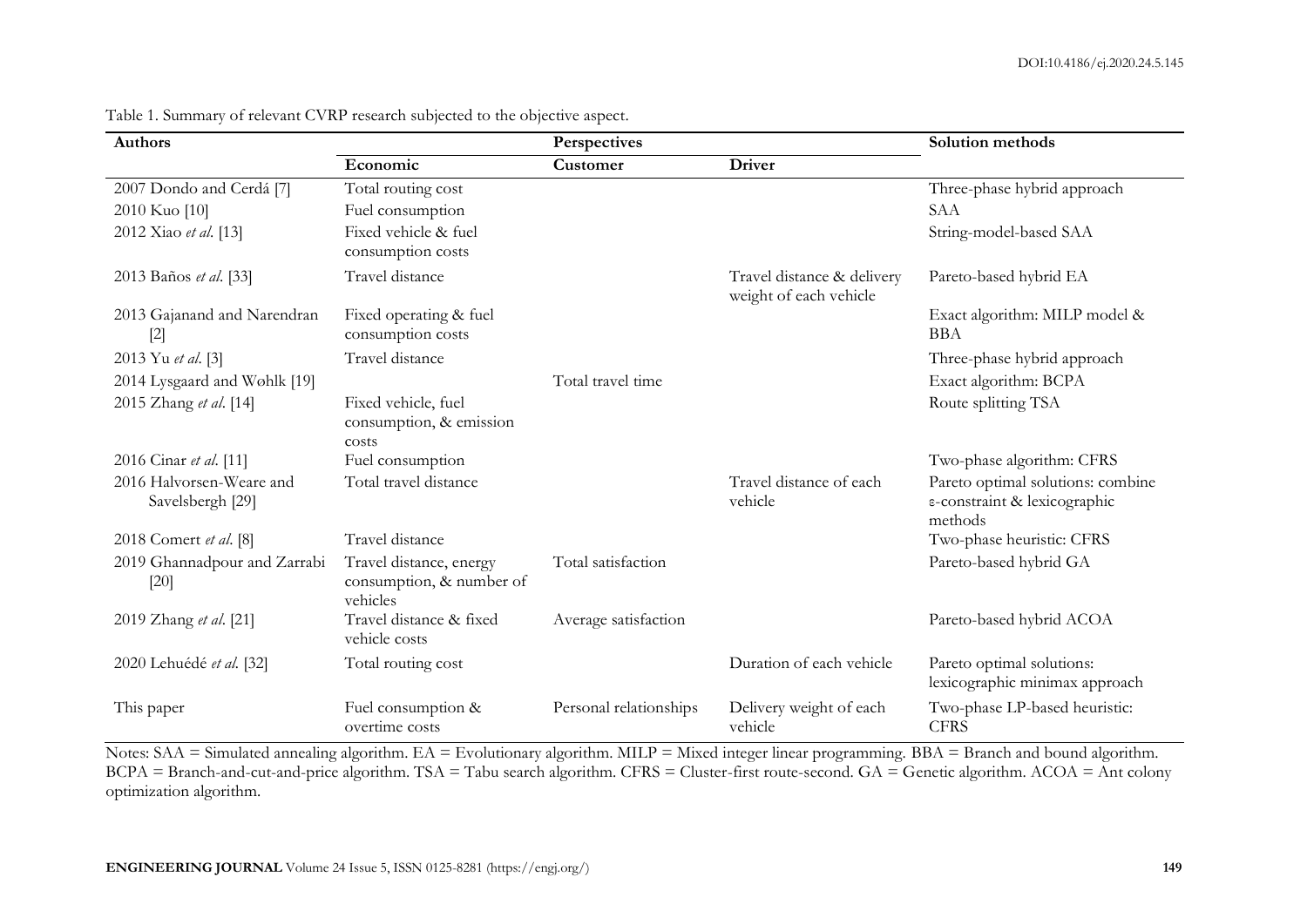period the driver has a lunch break. When the driver works more than the normal working hours, there is an overtime cost of the driver. It depends on the unit overtime cost and the overtime duration.

Three objectives are considered for the economic, customer, and driver perspectives as follows. First, the total routing cost, including the fuel consumption cost and the overtime cost, is minimized, to satisfy the economic perspective. Second, the total personal relationships between customers and drivers are maximized, to satisfy the customer perspective. Third, the maximum delivery weight of vehicles is minimized to balance delivery weights among vehicles, to satisfy the driver perspective.

The notations used for model formulation are presented in the following subsections.

#### **3.1. Indices and Sets**

- *i*, *j* Index of nodes
- *k* Index of vehicles
- *C* Set of customers;  $C = \{1, 2, ..., n\}$
- *K* Set of vehicles;  $K = \{1, 2, \ldots, m\}$
- *N* Set of nodes (including a depot denoted by 0 and the set of customers);  $N = \{0, 1, 2, ..., n\}$

## **3.2. Parameters**

- *m* Number of vehicles (vehicles)
- *n* Number of customers (customers)
- *f c* Unit fuel cost (THB/L)
- *o c* Unit overtime cost (THB/h)
- *<sup>m</sup> D* Maximum distance between source and destination (km)
- *M* Large positive time (min)
- *Lk* Lunch duration for driver of vehicle *k* (min)
- *T* Timespan (normal working hours) for delivery (h)
- *Q* Capacity of vehicle (kg)
- $f_k^e$ Fuel consumption rate for empty vehicle *k* (L/km)
- *w f* Fuel consumption rate for carried weight (L/km•kg)
- $q_i$ Demand of customer *i* (kg)
- *i s* Service time at customer *i* (min)
- $r_{ik}$ Personal relationship between customer *i* and driver of vehicle *k* (unitless)
- $d_{ij}$  Travel distance from node  $\boldsymbol{i}$  to node  $j$  (km)
- $t_{ii}$ Travel time from node  $\boldsymbol{i}$  to node  $\boldsymbol{j}$  (min)

#### **3.3. Variables**

- $x_{ijk}$  = 1, if vehicle  $k$  travels from node  $i$  to node  $j$ ; 0 otherwise (binary)
- $y_{ik}$  = 1, if vehicle  $k$  visits node  $i$ ; 0 otherwise (binary)
- $W_{ij}$  Delivery weight carried by a vehicle from node  $\boldsymbol{i}$  to node *j* (kg)
- $W_k^t$  Total delivery weight assigned to vehicle  $k$  (kg)
- $C_k^t$  Total number of customers assigned to vehicle  $k$ (customers)
- $A_{ik}$  Arrival time of vehicle  $k$  at node  $i$  (min)
- $D_{ik}$  Departure time of vehicle  $k$  at node  $i$  (min)
- $O_k$  Overtime of vehicle  $k$  (h)
- *Z*<sup>1</sup> Maximum distance between any pair of customers in the same cluster (km)
- $Z_2$  Total personal relationships between customers and drivers (unitless)
- $Z_2^+$  /  $Z_2^-$  Maximum and minimum values of  $Z_2$  (unitless)
- *Z*3 Maximum delivery weight of vehicles (kg)
- $Z_3^+$  /  $Z_3^-$  Maximum and minimum values of  $Z_3$  (kg)
- *Z*<sup>4</sup> Total travel distance of vehicles (km)
- Z<sub>5</sub> Total routing cost, including fuel consumption and overtime costs (THB)
- $Z_5^+$  /  $Z_5^-$  Maximum and minimum values of  $Z_5^-$  (THB)
- *SL*(*E*) Satisfaction level of economic perspective (unitless)
- *SL(C)* Satisfaction level of customer perspective (unitless)
- *SL(D)* Satisfaction level of driver perspective (unitless)

#### **4. Two-phase LP-based Heuristic**

The two-phase LP-based heuristic used in this paper is the Cluster-First Route-Second (CFRS) heuristic that is divided into two stages: clustering and routing. In the clustering stage, customers are grouped into clusters, and each cluster is assigned to a vehicle. In the routing stage, the customers in each cluster are sequenced to form a route that starts and ends at the depot. Three LP-based clustering models and an LP-based TSP model are proposed for the clustering stage and routing stage, respectively. The first clustering model indirectly minimizes the objective of the economic perspective because the objective cannot be directly minimized in the clustering stage. The second clustering model directly maximizes the objective of the customer perspective. The third clustering model directly minimizes the objective of the driver perspective. The LP-based TSP model constructs a route for the customers in each cluster, and its objective is to minimize the total costs of fuel consumption and overtime for each cluster.

## **4.1. Clustering Stage**

In the clustering stage, three LP-based clustering models are proposed. They are described as follows.

LP-based clustering model 1, denoted by C1, groups customers into clusters based on real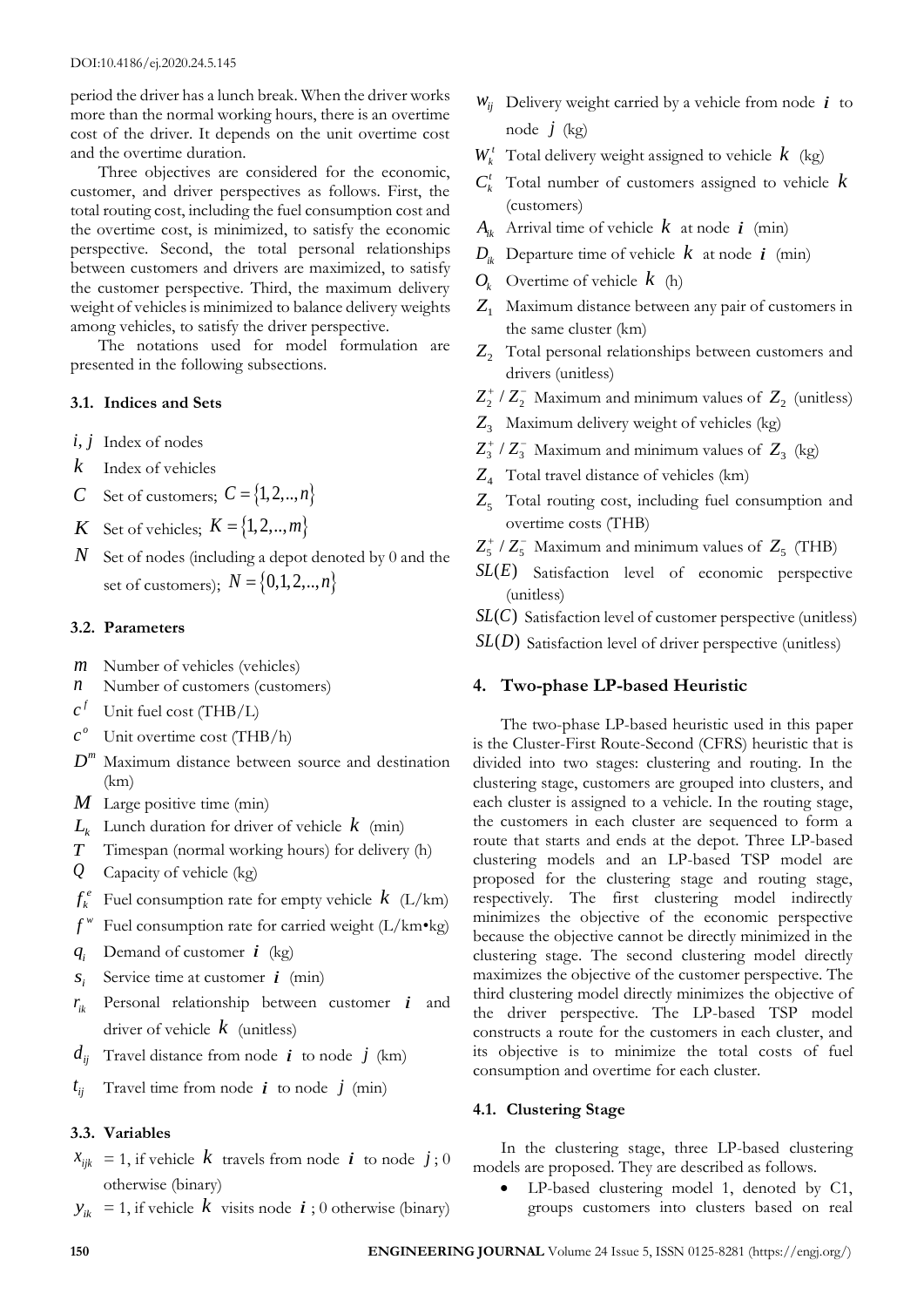distances between the customers. The customers that have a relatively close distance to each other are assigned to the same cluster. The objective of C1 is to minimize the maximum distance between any pair of customers in the same cluster (see objective function (1) and inequality (2)). Because the total costs of fuel consumption and overtime cannot be directly minimized in the clustering stage, C1 is used to indirectly minimize the total cost (economic perspective).

- LP-based clustering model 2, denoted by C2, groups customers into clusters based on the personal relationships between customers and drivers. Customers are assigned to the vehicle that the driver has relatively good personal relationships with them. The objective of C2 is to maximize the total personal relationships between customers and drivers, as shown in objective function (3) and Eq. (4), to enhance customer satisfaction (customer perspective).
- LP-based clustering model 3, denoted by C3, groups customers by considering the delivery weights of vehicles. The objective of C3 is to minimize the maximum delivery weight of the vehicles, as shown in objective function (5) and inequality (6), to balance the delivery weights of vehicles (driver perspective). The concept of the min-max objective function in [39] is adapted for C1 and C3.

C1 is used to indirectly optimize the objective of the economic perspective. C2 and C3 are used to directly optimize the objectives of the customer and driver perspectives, respectively. The LP-based clustering models have common constraints, as shown in Constraints (7 to 11). Constraint (7) limits the total delivery weight assigned to each vehicle by the capacity of vehicles. Constraint (8) assigns each customer to only one vehicle to fulfill the demand. Constraint (9) calculates the maximum distance between customers (for all customers) as an input parameter, especially for C1. Constraints (10) and (11) compute the total delivery weight and the total number of customers assigned to each vehicle, respectively.

$$
minimize Z_1 \tag{1}
$$

$$
Z_{1} \ge d_{ij} + (y_{ik} + y_{jk} - 2) \cdot D^{m};
$$
  

$$
\forall i \in C, \forall j \in C, \forall k \in K
$$
 (2)

$$
\text{maximize} \, Z_2 \tag{3}
$$

$$
Z_2 = \sum_{i \in C} \sum_{k \in K} r_{ik} \cdot y_{ik} \tag{4}
$$

minimize $Z_3$ 

$$
Z_3 \ge \sum_{i \in C} q_i \cdot y_{ik}; \quad \forall k \in K \tag{6}
$$

$$
\sum_{i \in C} q_i \cdot y_{ik} \le Q; \quad \forall k \in K \tag{7}
$$

$$
\sum_{k \in K} y_{ik} = 1; \quad \forall i \in C \tag{8}
$$

$$
D^m \ge d_{ij}; \quad \forall i \in C, \forall j \in C
$$
 (9)

$$
W'_{k} = \sum_{i \in C} q_{i} \cdot y_{ik}; \quad \forall k \in K
$$
 (10)

$$
C'_{k} = \sum_{i \in C} y_{ik}; \quad \forall k \in K
$$
 (11)

## **4.2. Routing Stage**

In the routing stage, an LP-based TSP model with a cost objective is proposed, to sequence the customers in each cluster to form a route. The proposed LP-based TSP model is compared to the classical TSP model with the distance objective, to show the proposed model's superiority over the classical TSP model. Therefore, two LP-based TSP models are formulated and solved for optimal routes. They are described as follows.

- Classical LP-based TSP model, denoted by R1, sequences the customers in each cluster to form a route, to minimize the total travel distance of vehicles (see objective function (12) and Eq. (13)).
- Proposed LP-based TSP model, denoted by R2, sequences the customers in each cluster, to minimize the total costs of fuel consumption and overtime, as shown in objective function (14) and Eq. (15). In Eq. (15), the first and second terms are the fuel consumption costs of vehicles determined by the travel distance and delivery weight of the vehicle, and the third term is the overtime cost of drivers. Note that the fuel consumption formula is adapted from [13].

The two LP-based TSP models have common constraints, as shown in Constraints (16 to 28). Constraint (16) allows a vehicle visit only once at each customer to fulfil its demand. Constraint (17) controls the path-flow of each vehicle. This ensures that the vehicle that visits a node, must depart from the node. Constraint (18) indicates the delivery weight reduction of the vehicle after it visits a customer, equaling to the demand of the customer. This also eliminate any illegal sub-tours to ensures that each vehicle route starts and ends at the depot [13]. Constraint (19) limits the delivery weight carried by each vehicle between two nodes by its capacity. Constraints (20 and 21) calculate the arrival time of each vehicle at each node. Constraint (22) calculates the departure time of each vehicle at each customer. This means that a vehicle can only depart from a customer after the driver finishes the delivery tasks at the customer. Constraint (23) calculates the overtime of the driver of each vehicle. Constraints (24 to 28) are binary and nonnegativity constraints.

$$
minimize Z_4 \tag{12}
$$

(5)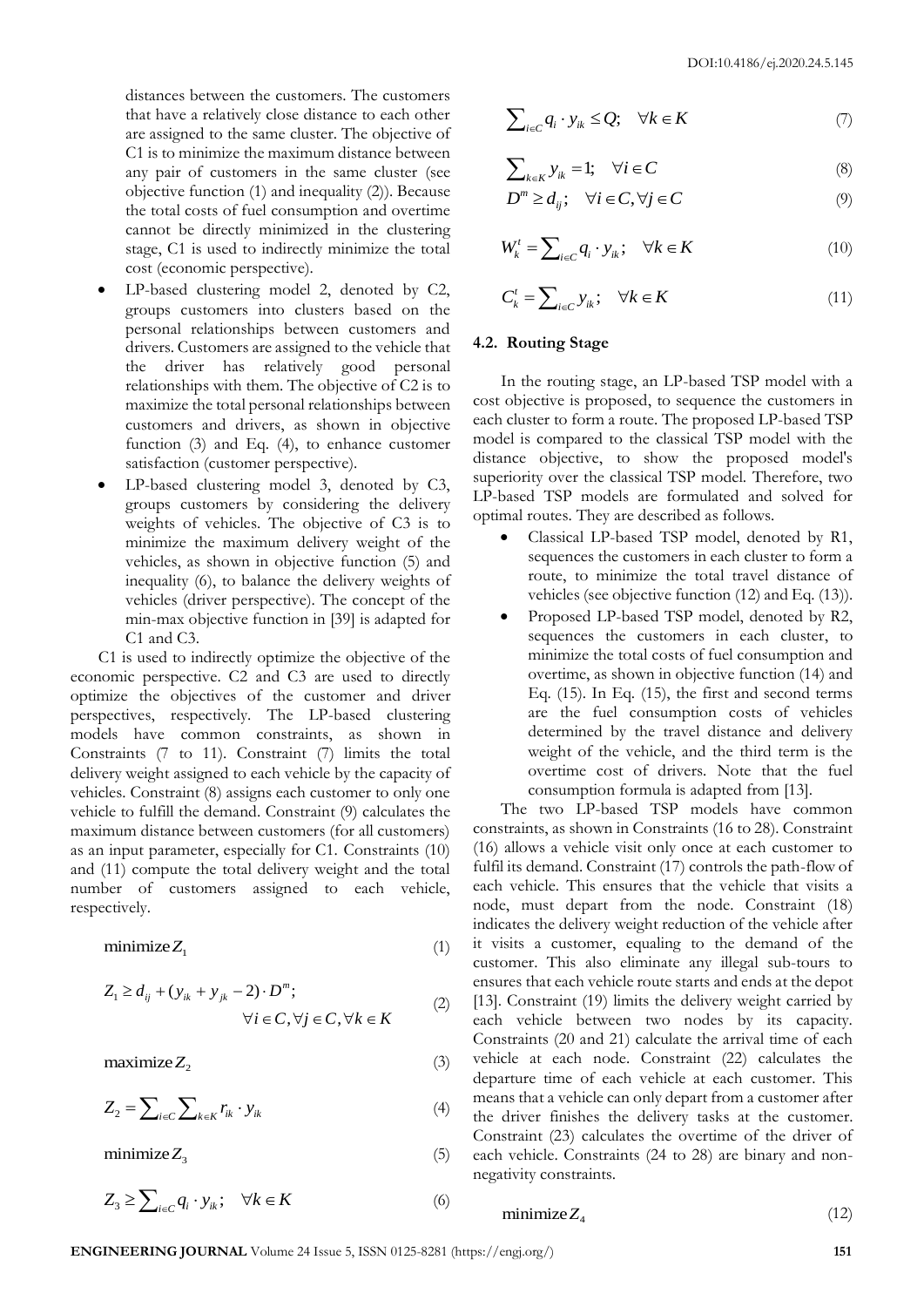$$
Z_4 = \sum_{i \in N} \sum_{j \in N} \sum_{k \in K} d_{ij} \cdot x_{ijk} \tag{13}
$$

$$
Z_{5} = \sum_{i \in N} \sum_{j \in N} \sum_{k \in K} c^{f} \cdot f_{k}^{e} \cdot d_{ij} \cdot x_{ijk}
$$
  
+ 
$$
\sum_{i \in N} \sum_{j \in N} c^{f} \cdot f^{w} \cdot d_{ij} \cdot w_{ij}
$$
  
+ 
$$
\sum_{k \in K} c^{o} \cdot O_{k}
$$
 (15)

$$
\sum_{j \in N, j \neq i, y_{jk}=1} x_{ijk} = 1; \quad \forall i \in N, \forall k \in K, y_{ik} = 1 \quad (16)
$$

$$
\sum_{j \in N, j \neq i, y_{jk}=1} x_{jik} - \sum_{j \in N, j \neq i, y_{jk}=1} x_{ijk} = 0;
$$
\n
$$
\forall i \in N, \forall k \in K, y_{ik} = 1
$$
\n(17)

$$
\sum_{j \in N, j \neq i, y_{jk}=1} w_{ji} - \sum_{j \in N, j \neq i, y_{jk}=1} w_{ij} = q_i;
$$
  
\n
$$
\forall i \in C, \forall k \in K, y_{ik} = 1
$$
\n(18)

$$
w_{ij} \le Q \cdot x_{ijk};
$$
  
\n
$$
\forall i \in N, \forall j \in N, \forall k \in K, i \ne j, y_{ik} = y_{jk} = 1
$$
 (19)

$$
A_{jk} \geq (D_{ik} + t_{ij}) - (1 - x_{ijk}) \cdot M;
$$
  
\n
$$
\forall i \in N, \forall j \in N, \forall k \in K, i \neq j, y_{ik} = y_{jk} = 1
$$
 (20)

$$
A_{jk} \leq (D_{ik} + t_{ij}) + (1 - x_{ijk}) \cdot M;
$$
  
\n
$$
\forall i \in N, \forall j \in N, \forall k \in K, i \neq j, y_{ik} = y_{jk} = 1
$$
 (21)

$$
D_{ik} \ge A_{ik} + s_i; \quad \forall i \in C, \forall k \in K
$$
 (22)

$$
O_k \ge A_{0k} / 60 - (T - L_k / 60); \quad \forall k \in K
$$
 (23)

$$
x_{ijk} \in \{0,1\}; \quad \forall i \in N, \forall j \in N, \forall k \in K \tag{24}
$$

$$
y_{ik} \in \{0,1\}; \quad \forall i \in N, \forall k \in K \tag{25}
$$

$$
w_{ij} \ge 0; \quad \forall i \in N, \forall j \in N
$$
\n
$$
(26)
$$

$$
A_{ik}, D_{ik} \ge 0; \quad \forall i \in N, \forall k \in K \tag{27}
$$

$$
O_k, C_k^t, W_k^t \ge 0; \quad \forall k \in K \tag{28}
$$

C1R2, C2R1, C2R2, C3R1, and C3R2. Note that, only three methods (i.e., C1R2, C2R2, and C3R2) are proposed by this paper. Other three methods (including C1R1, C2R1, and C3R1) are used for comparison, to show the proposed TSP model's superiority over the classical TSP model for routing.

Table 2. Summary of three LP-based clustering models and two LP-based TSP models.

| ⊷4<br>$\sum_{i\in N}\sum_{j\in N}\sum_{k\in K}a_{ij}$ $x_{ijk}$                                                                                                            | $(1 -)$ |                                                                                                                                                                | by this paper. Other three methods (including C1R1,                                                                                                             |      |
|----------------------------------------------------------------------------------------------------------------------------------------------------------------------------|---------|----------------------------------------------------------------------------------------------------------------------------------------------------------------|-----------------------------------------------------------------------------------------------------------------------------------------------------------------|------|
| minimize $Z_5$                                                                                                                                                             | (14)    | C2R1, and C3R1) are used for comparison, to show the<br>proposed TSP model's superiority over the classical TSP<br>model for routing.                          |                                                                                                                                                                 |      |
| $Z_5 = \sum_{i \in N} \sum_{j \in N} \sum_{k \in K} c^f \cdot f_k^e \cdot d_{ij} \cdot x_{ijk}$                                                                            |         |                                                                                                                                                                |                                                                                                                                                                 |      |
| $+\sum_{i\in N}\sum_{j\in N}c^f\cdot f^w\cdot d_{ij}\cdot w_{ij}$                                                                                                          | (15)    | Table 2. Summary of three LP-based clustering models<br>and two LP-based TSP models.                                                                           |                                                                                                                                                                 |      |
| $+\sum_{k\in K}c^{\circ}\cdot O_k$                                                                                                                                         |         | Models                                                                                                                                                         | Descriptions                                                                                                                                                    |      |
|                                                                                                                                                                            |         | C <sub>1</sub>                                                                                                                                                 | LP-based clustering model 1                                                                                                                                     |      |
| $\sum\nolimits_{j\in N,j\neq i,y_k=1}x_{ijk}=1;\quad \forall i\in N,\forall k\in K,y_{ik}=1$                                                                               | (16)    | C <sub>2</sub>                                                                                                                                                 | - Objective function (1)<br>- Subject to: Constraints $(2, 7 - 11)$ .<br>LP-based clustering model 2                                                            |      |
| $\sum_{j \in N, j \neq i, y_{ik}=1} x_{jik} - \sum_{j \in N, j \neq i, y_{ik}=1} x_{ijk} = 0;$<br>$\forall i \in N, \forall k \in K, y_{ik} = 1$                           | (17)    | C <sub>3</sub>                                                                                                                                                 | - Objective function (3)<br>- Subject to: Constraints $(4, 7 - 11)$ .<br>LP-based clustering model 3                                                            |      |
|                                                                                                                                                                            |         |                                                                                                                                                                | - Objective function (5)                                                                                                                                        |      |
|                                                                                                                                                                            |         |                                                                                                                                                                | - Subject to: Constraints $(6 - 11)$ .                                                                                                                          |      |
| $\sum_{j \in N, j \neq i, y_{ii}=1} w_{ji} - \sum_{j \in N, j \neq i, y_{ik}=1} w_{ij} = q_i;$                                                                             | (18)    | R1                                                                                                                                                             | Classical LP-based TSP model                                                                                                                                    |      |
| $\forall i \in C, \forall k \in K, y_{ik} = 1$                                                                                                                             |         |                                                                                                                                                                | - Objective function (12)<br>- Subject to: Constraints $(13, 16 - 28)$ .                                                                                        |      |
|                                                                                                                                                                            |         | R <sub>2</sub>                                                                                                                                                 | Proposed LP-based TSP model                                                                                                                                     |      |
| $w_{ij} \leq Q \cdot x_{ijk};$                                                                                                                                             |         |                                                                                                                                                                | - Objective function (14)                                                                                                                                       |      |
| $\forall i \in N, \forall j \in N, \forall k \in K, i \neq j, y_{ik} = y_{ik} = 1$                                                                                         | (19)    |                                                                                                                                                                | - Subject to Constraints $(15 – 28)$ .                                                                                                                          |      |
|                                                                                                                                                                            |         |                                                                                                                                                                | 4.3. Performance Measures                                                                                                                                       |      |
| $A_{ik} \geq (D_{ik} + t_{ij}) - (1 - x_{ijk}) \cdot M;$                                                                                                                   |         |                                                                                                                                                                |                                                                                                                                                                 |      |
| $\forall i \in N, \forall j \in N, \forall k \in K, i \neq j, y_{ik} = y_{ik} = 1$                                                                                         | (20)    |                                                                                                                                                                | Three objectives related to the economic, customer,<br>and driver perspectives are used to evaluate the<br>performances of the proposed LP-based CFRS heuristic |      |
|                                                                                                                                                                            |         |                                                                                                                                                                | methods. However, they cannot be directly used to                                                                                                               |      |
| $A_{ik} \leq (D_{ik} + t_{ij}) + (1 - x_{ijk}) \cdot M;$                                                                                                                   | (21)    |                                                                                                                                                                | compare the performances of the proposed methods                                                                                                                |      |
| $\forall i \in N, \forall j \in N, \forall k \in K, i \neq j, y_{ik} = y_{ik} = 1$                                                                                         |         |                                                                                                                                                                | because they have different units and scales. Thus, the                                                                                                         |      |
|                                                                                                                                                                            |         |                                                                                                                                                                | objectives should be normalized into a common scale                                                                                                             |      |
| $D_{ik} \geq A_{ik} + s_i; \quad \forall i \in C, \forall k \in K$                                                                                                         | (22)    | from 0.0 to 1.0, which is called a satisfaction level, for ease<br>of comparison. The satisfaction levels of the three<br>objectives are presented as follows. |                                                                                                                                                                 |      |
| $Q_k \geq A_{0k} / 60 - (T - L_k / 60); \quad \forall k \in K$                                                                                                             | (23)    |                                                                                                                                                                | Satisfaction level of the economic perspective,                                                                                                                 |      |
|                                                                                                                                                                            |         |                                                                                                                                                                | denoted by $SL(E)$ , is the satisfaction level of the                                                                                                           |      |
| $x_{ijk} \in \{0,1\}; \quad \forall i \in N, \forall j \in N, \forall k \in K$                                                                                             | (24)    |                                                                                                                                                                | total costs of fuel consumption and overtime (see<br>Eq. $(29)$ ).                                                                                              |      |
| $y_{ik} \in \{0,1\}; \quad \forall i \in N, \forall k \in K$                                                                                                               | (25)    |                                                                                                                                                                | Satisfaction level of the customer perspective,                                                                                                                 |      |
|                                                                                                                                                                            |         |                                                                                                                                                                | denoted by $SL(C)$ , is the satisfaction level of the<br>total personal relationships between customers                                                         |      |
| $w_{ii} \geq 0$ ; $\forall i \in N, \forall j \in N$                                                                                                                       | (26)    | ٠                                                                                                                                                              | and drivers (as shown in Eq. $(30)$ ).<br>Satisfaction level of the driver perspective,                                                                         |      |
| $A_{ik}, D_{ik} \geq 0; \quad \forall i \in N, \forall k \in K$                                                                                                            | (27)    |                                                                                                                                                                | denoted by $SL(D)$ , is the satisfaction level of the                                                                                                           |      |
|                                                                                                                                                                            |         |                                                                                                                                                                | maximum delivery weight of vehicles                                                                                                                             | (as  |
| $O_k, C_k^t, W_k^t \geq 0; \quad \forall k \in K$                                                                                                                          | (28)    |                                                                                                                                                                | presented in Eq. $(3)1$ ).                                                                                                                                      |      |
| In this paper, there are three LP-based clustering<br>models and two LP-based TSP models. A summary of the                                                                 |         |                                                                                                                                                                | $SL(E) = (Z_5^+ - Z_5) / (Z_5^+ - Z_5^-)$                                                                                                                       | (29) |
| formulation for the five models is presented in Table 2.<br>Thus, by combining the three and two models, there are<br>six LP-based CFRS heuristic methods, including C1R1, |         |                                                                                                                                                                | $SL(C) = (Z_2 - Z_2^-) / (Z_2^+ - Z_2^-)$                                                                                                                       | (30) |
|                                                                                                                                                                            |         |                                                                                                                                                                |                                                                                                                                                                 |      |
| 152                                                                                                                                                                        |         |                                                                                                                                                                | ENGINEERING JOURNAL Volume 24 Issue 5, ISSN 0125-8281 (https://engj.org/)                                                                                       |      |

#### **4.3. Performance Measures**

- Satisfaction level of the economic perspective, denoted by  $SL(E)$ , is the satisfaction level of the total costs of fuel consumption and overtime (see Eq. (29)).
- Satisfaction level of the customer perspective, denoted by  $SL(C)$ , is the satisfaction level of the total personal relationships between customers and drivers (as shown in Eq. (30)).
- Satisfaction level of the driver perspective, denoted by  $SL(D)$ , is the satisfaction level of the maximum delivery weight of vehicles (as presented in Eq. (3)1).

$$
SL(E) = (Z_5^* - Z_5) / (Z_5^* - Z_5^-)
$$
 (29)

$$
SL(C) = (Z_2 - Z_2^-) / (Z_2^+ - Z_2^-)
$$
\n(30)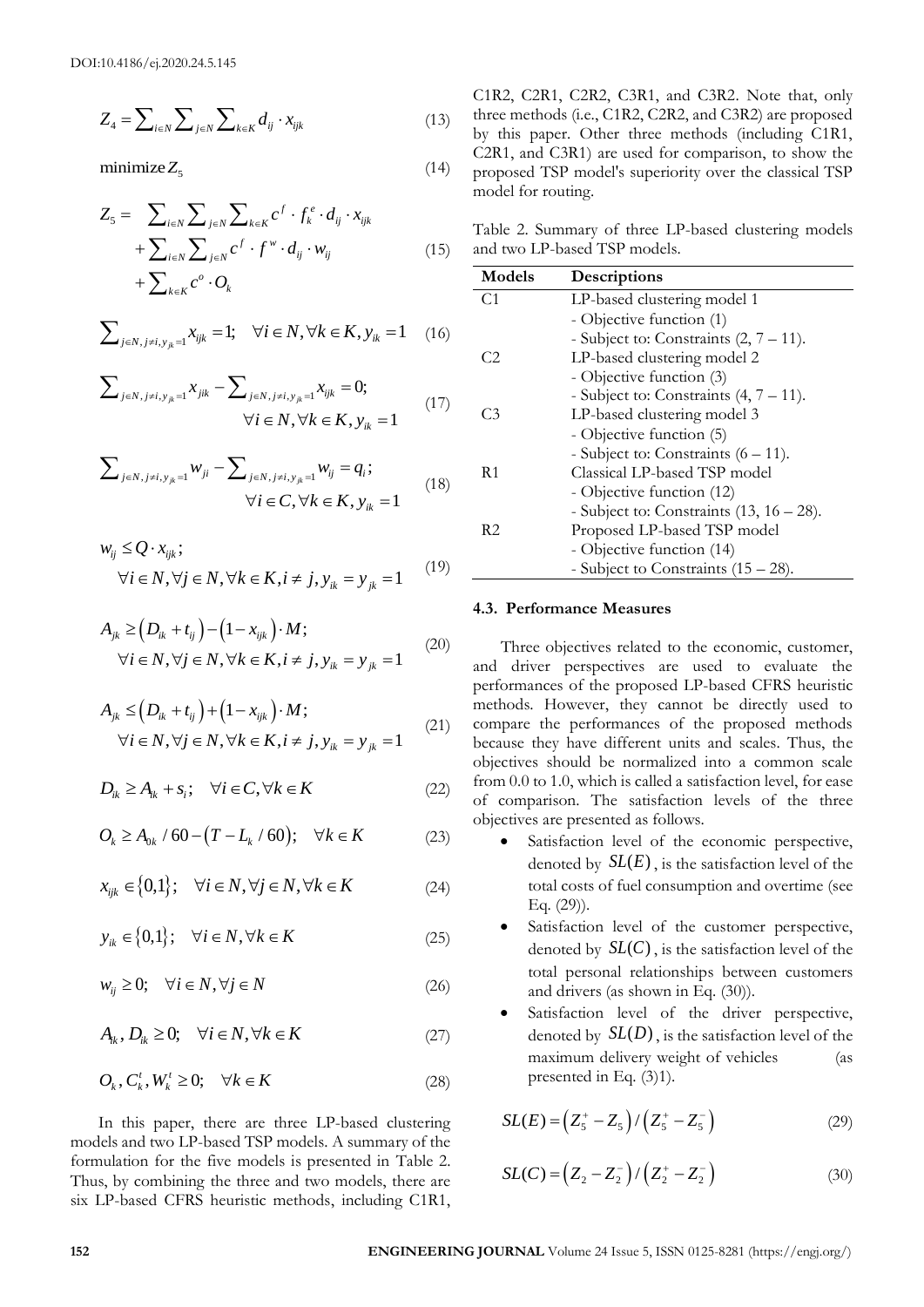$$
SL(D) = (Z_3^* - Z_3) / (Z_3^* - Z_3^-)
$$
\n(31)

For a given problem instance, there are six values of each objective from applying the six LP-based CFRS heuristic methods. The maximum and minimum values of each objective are determined from the set of six values. If the six values of an objective are the same, the value  $=$ 1 is given to the satisfaction level of the objective.

#### **5. A Real Case Study in Thai SMEs**

This section presents a real case study of applying the proposed two-phase LP-based heuristic to plan delivery routes for a fleet of vehicles of a Thai Small- to Mediumsized Enterprise (SME) located in Bangkok. The Thai SME produces adhesive products for construction and industrial uses.

The Thai SME owns a fleet of four pickup trucks with the same capacity (2,500 kg), to deliver products to customers located in Bangkok and the vicinity. Real travel times and distances between nodes are retrieved from a Google Maps API database. Based on historical delivery data, the service time at each customer is set to be 15 minutes (i.e., the average of historical service times).

The personal relationships between customers and drivers are divided into three types as follows. First, value  $= 0$  is given when the customer is new for the driver. This means that they do not know each other. Second, value = 0.5 is given when the customer is familiar and has been served by the driver, but not frequently. Third, value  $= 1$ is given when the customer and driver have a good relationship with each other.

The fuel consumption rate function presented by [13],  $Y = 0.0000793X - 0.026$ , is used to determine the fuel consumption rates for fuel consumption cost calculations. In this function,  $X$  is the weight (kg) of the vehicles including goods, and *Y* is the fuel consumption rate (L/km). Based on this function, the fuel consumption rate for the empty pickup trucks (with a curb weight of 2,000 kg) is approximately 0.1326 L/km, and the fuel consumption rate for the carried (additional) weight is 0.0000793 L/km•kg. The unit fuel cost is set to be 28 THB/L.

The overtime cost of drivers is calculated based on the following conditions. The drivers work from 8:00 AM to 5:00 PM and have a lunch break for 30 minutes. The system starts calculating the overtime cost after the drivers perform delivery tasks for 8 hours and 30 minutes. The unit overtime cost is 1.5 times the regular time labor cost, and it is approximately 130 THB/h.

To evaluate the performances of the proposed twophase LP-based heuristic, six LP-based CFRS heuristic methods are tested with five datasets of 30 customers that are randomly selected from a set of 530 customers. The demand of each customer is randomly generated, based on a normal distribution with a mean of 200 kg and a standard deviation of 100 kg. When the generated weight is less than zero, it is assumed to be zero. When the delivery weight is zero, it is equivalent to a cheque collection from the customers (no delivery goods).

The LP-based clustering and routing models for the case study are solved by using IBM ILOG CPLEX 12.4 on a laptop computer with a 2.90 GHz Intel(R) Core(TM) i7-7500U CPU and 8.00 GB RAM, running on 64-bit Windows 10.

#### **6. Experimental Results and Discussions**

In this section, the experimental results are presented and discussed. Table 3 presents a part of data from a selected dataset of 30 customers that is used to evaluate the performances of the proposed LP-based CFRS heuristic methods. According to confidential policy of the company, real names of the Thai SME company and its customers are not disclosed. Therefore, the Thai SME company that produces and supplies adhesive products, is denoted by Depot. The set of 30 customers that place orders for adhesive products from the Thai SME company, are denoted by Customers 1 to 30. Note that the demands of Customers 1, 25, and 30 are 0. This means that the task is to collect cheques from these customers.

Table 4 presents a part of the results from the selected dataset of the six LP-based CFRS heuristic methods and the general CVRP model that minimizes the total travel distance. The results of the general CVRP model are provided by the IBM ILOG CPLEX solver with the time limit of 3600 seconds (1 hour). The total travel distance is 768.6 km, and it is 6.85% above the lower bound of the total travel distance. From this table, there are interesting points as follows.

**ENGINEERING THE CONSULTS IS A CONSULTER CONSULTER CONSULTER UNIVERSITY (CONSULTER CONSULTER CONSULTER CONSULTER CONSULTER CONSULTER CONSULTER CONSULTER CONSULTER CONSULTER CONSULTER CONSULTER CONSULTER CONSULTER CONSULTE** First, the general CVRP model that directly minimizes the total travel distance (minimize TD) in a single stage, results in the lowest total travel distance (TD) compared with the six LP-based CFRS heuristic methods. However, the general CVRP model provides the lowest total personal relationship (PR) and the highest variation of delivery weights among vehicles (dW value is the highest). It provides higher total routing cost (TC) than C1R1, C1R2, C2R1, and C2R2 methods. This numerical example shows that the general CVRP model is inferior to the six LP-based CFRS heuristic methods in terms of computational time and quality of solutions when the economic, customer, and driver (employee) perspectives are considered. Therefore, only the six LP-based CFRS heuristic methods are further discussed.

Second, the clustering model C1, which minimizes the maximum distance between customers in the same cluster (minimize CD), results in the lowest total routing cost (TC) among the three clustering models. Thus, C1 is a clustering model that indirectly minimizes the total costs of fuel consumption and overtime. However, C1 has the highest variation of delivery weights among vehicles (the highest dW value among the three clustering models).

Third, the clustering model C2 that maximizes the total personal relationships between customers and drivers (maximize PR) results in the highest PR value among all clustering models. However, the total routing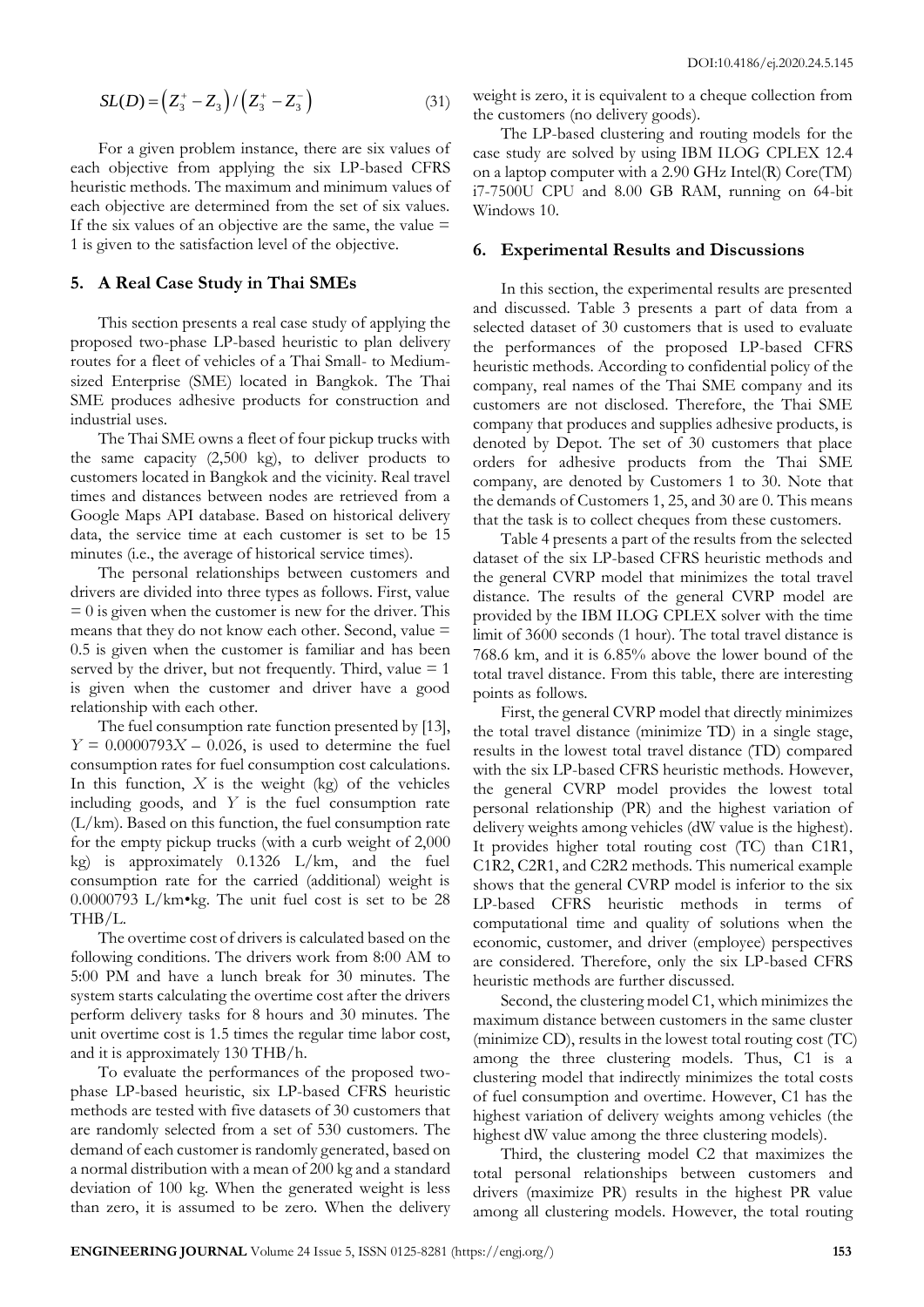cost (TC) is higher than that of the C1 model. Note that the total travel distance (TD) and the total routing cost (TC) are calculated by using Eqs. (13) and (15), respectively. TC depends on travel distances, delivery weights, and durations of routes. This means that when TD is minimized, TC is not guaranteed minimum. For example, the TD and TC of C1R1 are 941 km and 5082.62 THB, respectively. The TD and TC of C2R1 are 926 km and 5252.05 THB, respectively. C2R1 has shorter TD but higher TC than those of C1R1.

Fourth, when the clustering model C3 that minimizes the maximum delivery weight of vehicles (minimize MW) is applied, the maximum delivery weight (MW) is the least among all clustering models, and weights are equally assigned to vehicles. However, the total personal relationships (PR) and the total routing cost (TC) are the worst, compared to the other clustering models. These interesting points indicate that all proposed clustering models are effective, to determine the optimal solutions based on their objectives. The clustering models have strong and weak points. A model may be good at an aspect but bad at other aspects.

Fifth, considering TSP (routing) models, when the R1 routing model is used with any clustering model, the total travel distance (TD) is lower than that of the R2 model. However, the R2 model has a lower total routing cost (TC), including fuel consumption and overtime costs. This indicates that the classical TSP model that minimizes the total travel distance (R1) is not suitable when users focus on the total costs of fuel consumption and overtime.

From the results in Table 4, the C2R2 method has relatively good performances since PR (personal relationship between drivers and customers) is the highest, TC (total cost) is the second best, and dW (difference between maximum and minimum weights) is moderate. Therefore, the delivery routes of the C2R2 method are selected to illustrate with graphical routes as shown in Fig. 1. There are four routes. The number of customers, delivery weight, total travel distance, and sequence of each route are also given (as shown in Figs. 1a, 1b, 1c, and 1d). From Fig. 1 and data in Table 3, it is possible to show that the solution of C2R2 method is good because of the reasons as follows. First, all routes have short distances since there is no backtracking and unnecessary U-turn. Second, each truck tends to visit customers that need products with relatively high weight as soon as possible to reduce carried weights and fuel consumption of the truck. The first and second points are occurred since the R2 routing model is effective. Third, from Table 4, the total personal relationships between customers and drivers (PR) of the C2R2 method is the highest, which is directly affected by the C2 clustering model that maximizes PR.

The objective values from five datasets are normalized into satisfaction levels to evaluate the performances of the six LP-based CFRS heuristic methods. The satisfaction levels of the economic, customer, and driver perspectives are averaged from the five datasets, and they are shown in Table 5. From this table, there is no clustering model that is the best for all performance measures. However, the methods that use the R2 routing model outperform the methods that use the R1 routing model for all perspectives. Thus, the R2 routing model is superior to the R1 routing model and should be selected for further analysis.

When the less-effective methods are eliminated, there are three methods left, which are C1R2, C2R2, and C3R2. The performances of these methods are plotted in a radar chart, as shown in Fig. 2. From this figure, C1R2 and C3R2 methods have a high satisfaction level for one perspective but low satisfaction levels for two perspectives. The C2R2 method has high satisfaction levels for two perspectives, which are  $SL(E)$  and  $SL(C)$ , but a low satisfaction level for  $SL(D)$ . The company of this case study prefers the C2R2 method over the other methods since it has high satisfaction levels for two important perspectives, which are economic and customer perspectives. However, the C2R2 method has a low satisfaction level for the driver perspective, which is less important than the other two perspectives.

The mean and standard deviation of computational times (in seconds) of the proposed LP-based CFRS heuristic methods for 30 customers and 4 vehicles are presented in Table 6. The mean computational times of all methods are less than 5 minutes, which can practically be used by SMEs which have a medium (not too large) number of customers and fleet size.

From Table 6, C1R2 method has much higher mean and standard deviation of computational time than other methods because of the following reasons. First, R2 model that minimizes the total costs of fuel consumption and overtime is more complicated that R1 model that minimizes the total travel distance. Thus, any method that use the R2 model tends to have longer computational time than the method that uses the R1 model. Second, for some instances C1 model results in 14 customers in a cluster, which is the highest when compared with C2 and C3 models. Larger problems (the number of customers is higher) tend to have much longer computational times for the LP-based TSP model. Therefore, when C1 and R2 models are used together, the C1R2 method has much higher mean computational times than other methods. Third, when the MILP models are solved by branch-andbound based algorithm using ILOG CPLEX software, more complicated and larger models (the R2 model that solve the routing problem with relatively high number of customers in a cluster that is obtained from C1 model) will have more variations of the computational times by nature of the branch-and-bound algorithm.

It is useful to discuss practical situations that are suitable for applications of the proposed LP-based CFRS heuristic methods (i.e., C1R2, C2R2, and C3R2) based on the results presented in Table 5. The C1R2 method is suitable for single-objective problems that T&L companies are interested in minimizing the total routing costs of fuel consumption and overtime (economic). However, the C2R2 and C3R2 methods are suitable for biobjective problems, but one objective is more important than another. The C2R2 method is suitable for T&L companies that are concerned about maximizing the total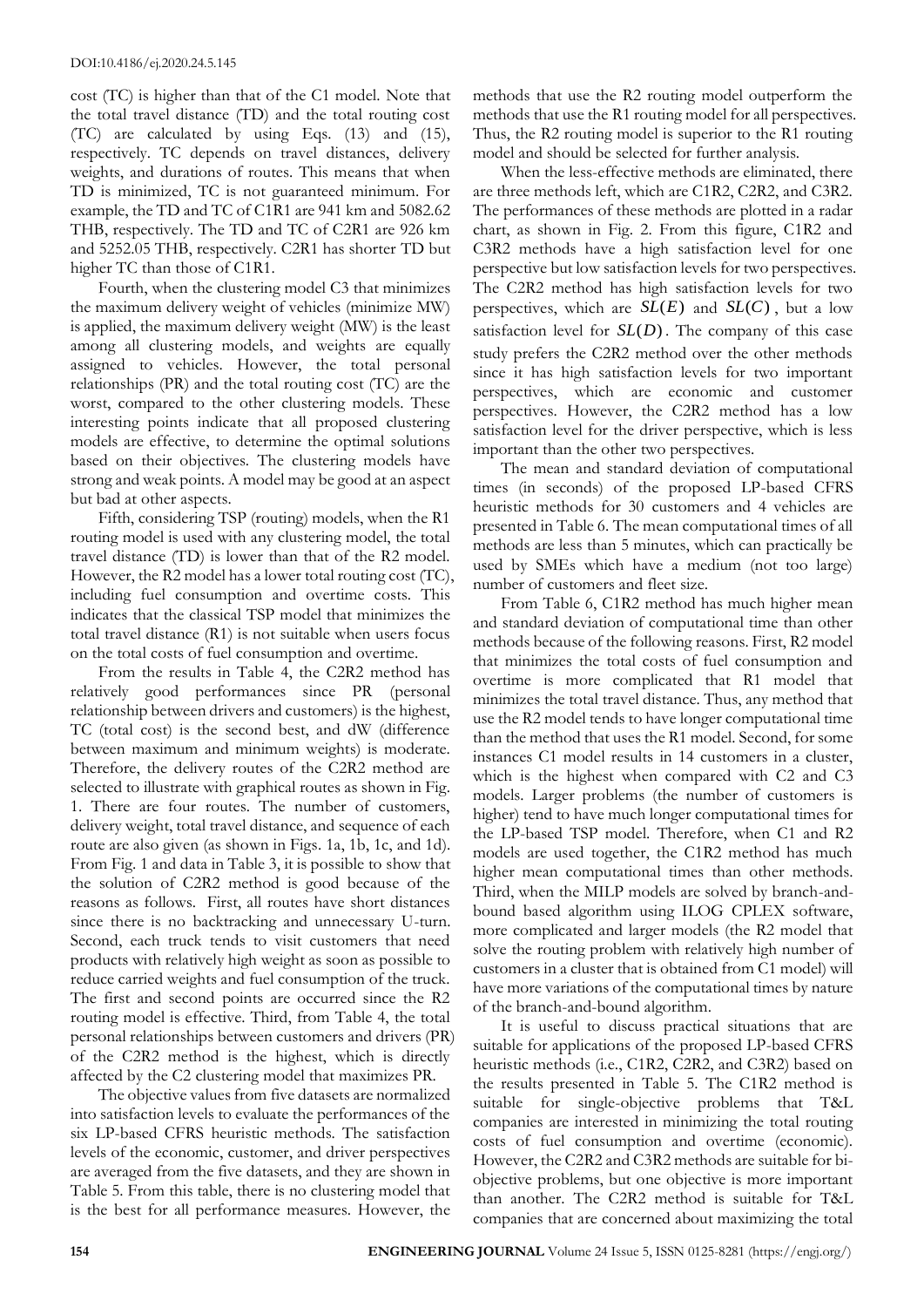personal relationships (customer) and minimizing the total routing costs (economic), and the customer perspective is more important than the economic perspective. The C3R2 method is applicable for T&L companies that focus on minimize the total routing costs (economic) and balancing delivery weights of vehicles (driver), and the driver perspective is more important than the economic perspective.

| Table 3. Part of data from a selected dataset of 30 customers. |  |
|----------------------------------------------------------------|--|
|----------------------------------------------------------------|--|

| <b>Nodes</b>     | <b>Names</b> | Latitudes | Longitudes | $q_i$            | $r_{ik}$ (unitless)<br>$s_i$ |                  |                  |                  |                  |
|------------------|--------------|-----------|------------|------------------|------------------------------|------------------|------------------|------------------|------------------|
|                  |              |           |            | (kg)             | (min)                        | $k=1$            | $k=2$            | $k=3$            | $k=4$            |
| $\boldsymbol{0}$ | Depot        | 13.843356 | 100.335792 |                  |                              |                  |                  |                  |                  |
| $\mathbf{1}$     | Customer 1   | 13.743923 | 100.399120 | $\boldsymbol{0}$ | 15                           | $\boldsymbol{0}$ | $\boldsymbol{0}$ | $\boldsymbol{0}$ | $\mathbf{1}$     |
| $\sqrt{2}$       | Customer 2   | 13.679702 | 100.528160 | 151              | 15                           | $\overline{0}$   | $\overline{0}$   | $\overline{0}$   | 0.5              |
| $\overline{3}$   | Customer 3   | 13.628968 | 100.360535 | 29               | 15                           | $\overline{0}$   | $\overline{0}$   | $\overline{0}$   | $\mathbf{1}$     |
| $\overline{4}$   | Customer 4   | 13.774270 | 100.364815 | 317              | 15                           | $\theta$         | $\boldsymbol{0}$ | $\boldsymbol{0}$ | $\mathbf{1}$     |
| 5                | Customer 5   | 13.581803 | 100.763901 | 55               | 15                           | $\theta$         | $\overline{0}$   | $\mathbf{1}$     | $\theta$         |
| 6                | Customer 6   | 13.615710 | 100.641800 | 130              | 15                           | 0.5              | 0.5              | $\mathbf{1}$     | $\mathbf{1}$     |
| 7                | Customer 7   | 13.685065 | 100.442530 | 256              | 15                           | $\theta$         | $\boldsymbol{0}$ | 0.5              | $\mathbf{1}$     |
| $8\,$            | Customer 8   | 13.791658 | 100.080130 | 252              | 15                           | 0.5              | $\boldsymbol{0}$ | $\overline{0}$   | 0.5              |
| 9                | Customer 9   | 13.851172 | 100.620804 | 230              | 15                           | $\mathbf{1}$     | $\mathbf{1}$     | 0.5              | 0.5              |
| 10               | Customer 10  | 13.655090 | 100.545540 | 259              | 15                           | $\theta$         | $\boldsymbol{0}$ | $\mathbf{1}$     | $\mathbf{1}$     |
| 11               | Customer 11  | 13.824422 | 100.553510 | 385              | 15                           | $\theta$         | $\mathbf{1}$     | $\theta$         | $\theta$         |
| 12               | Customer 12  | 13.684373 | 100.403496 | 247              | 15                           | $\theta$         | $\boldsymbol{0}$ | $\boldsymbol{0}$ | $\mathbf{1}$     |
| 13               | Customer 13  | 13.478756 | 101.003247 | 209              | 15                           | $\overline{0}$   | $\overline{0}$   | $\mathbf{1}$     | $\overline{0}$   |
| 14               | Customer 14  | 13.802288 | 100.449460 | 386              | 15                           | $\theta$         | $\boldsymbol{0}$ | $\boldsymbol{0}$ | 1                |
| 15               | Customer 15  | 13.846124 | 100.708830 | 136              | 15                           | $\theta$         | $\mathbf{1}$     | $\mathbf{1}$     | $\theta$         |
| 16               | Customer 16  | 13.762935 | 100.689130 | 288              | 15                           | $\theta$         | $\boldsymbol{0}$ | $\mathbf{1}$     | $\boldsymbol{0}$ |
| 17               | Customer 17  | 14.048130 | 100.743010 | 169              | 15                           | $\theta$         | $\mathbf{1}$     | $\overline{0}$   | $\theta$         |
| 18               | Customer 18  | 13.917327 | 100.543600 | 370              | 15                           | $\mathbf{1}$     | $\mathbf{1}$     | 0.5              | $\overline{0}$   |
| 19               | Customer 19  | 13.768828 | 100.808304 | 308              | 15                           | $\theta$         | $\overline{0}$   | $\mathbf{1}$     | $\overline{0}$   |
| 20               | Customer 20  | 13.545637 | 100.158745 | 197              | 15                           | $\theta$         | $\boldsymbol{0}$ | $\theta$         | $\mathbf{1}$     |
| 21               | Customer 21  | 13.680292 | 100.719400 | 293              | 15                           | $\theta$         | $\overline{0}$   | $\mathbf{1}$     | $\overline{0}$   |
| 22               | Customer 22  | 13.787612 | 100.312670 | 305              | 15                           | 0.5              | $\boldsymbol{0}$ | $\boldsymbol{0}$ | $\mathbf{1}$     |
| 23               | Customer 23  | 13.570677 | 100.794850 | 245              | 15                           | $\boldsymbol{0}$ | $\boldsymbol{0}$ | $\mathbf{1}$     | $\overline{0}$   |
| 24               | Customer 24  | 13.834238 | 100.413100 | 276              | 15                           | $\mathbf{1}$     | $\boldsymbol{0}$ | $\boldsymbol{0}$ | 1                |
| 25               | Customer 25  | 13.632894 | 100.430090 | $\boldsymbol{0}$ | 15                           | $\theta$         | $\boldsymbol{0}$ | $\boldsymbol{0}$ | $\mathbf{1}$     |
| 26               | Customer 26  | 14.270525 | 101.119530 | 238              | 15                           | $\theta$         | $\mathbf{1}$     | $\boldsymbol{0}$ | $\theta$         |
| 27               | Customer 27  | 13.924322 | 100.393060 | 165              | 15                           | $\theta$         | $\boldsymbol{0}$ | $\mathbf{1}$     | $\theta$         |
| 28               | Customer 28  | 13.620698 | 100.653220 | 81               | 15                           | $\theta$         | $\boldsymbol{0}$ | $\mathbf{1}$     | $\boldsymbol{0}$ |
| 29               | Customer 29  | 13.827508 | 100.538022 | 241              | 15                           | 0.5              | 0.5              | 0.5              | 0.5              |
| 30               | Customer 30  | 13.701434 | 100.524221 | $\boldsymbol{0}$ | 15                           | 0.5              | 0.5              | $\mathbf{1}$     | $\mathbf{1}$     |

Notes:  $q_i$  = demand of customer *i* (kg).  $s_i$  = service time at customer *i* (min).  $r_{ik}$  = personal relationship between customer  $\boldsymbol{i}$  and driver of vehicle  $\boldsymbol{k}$  (unitless).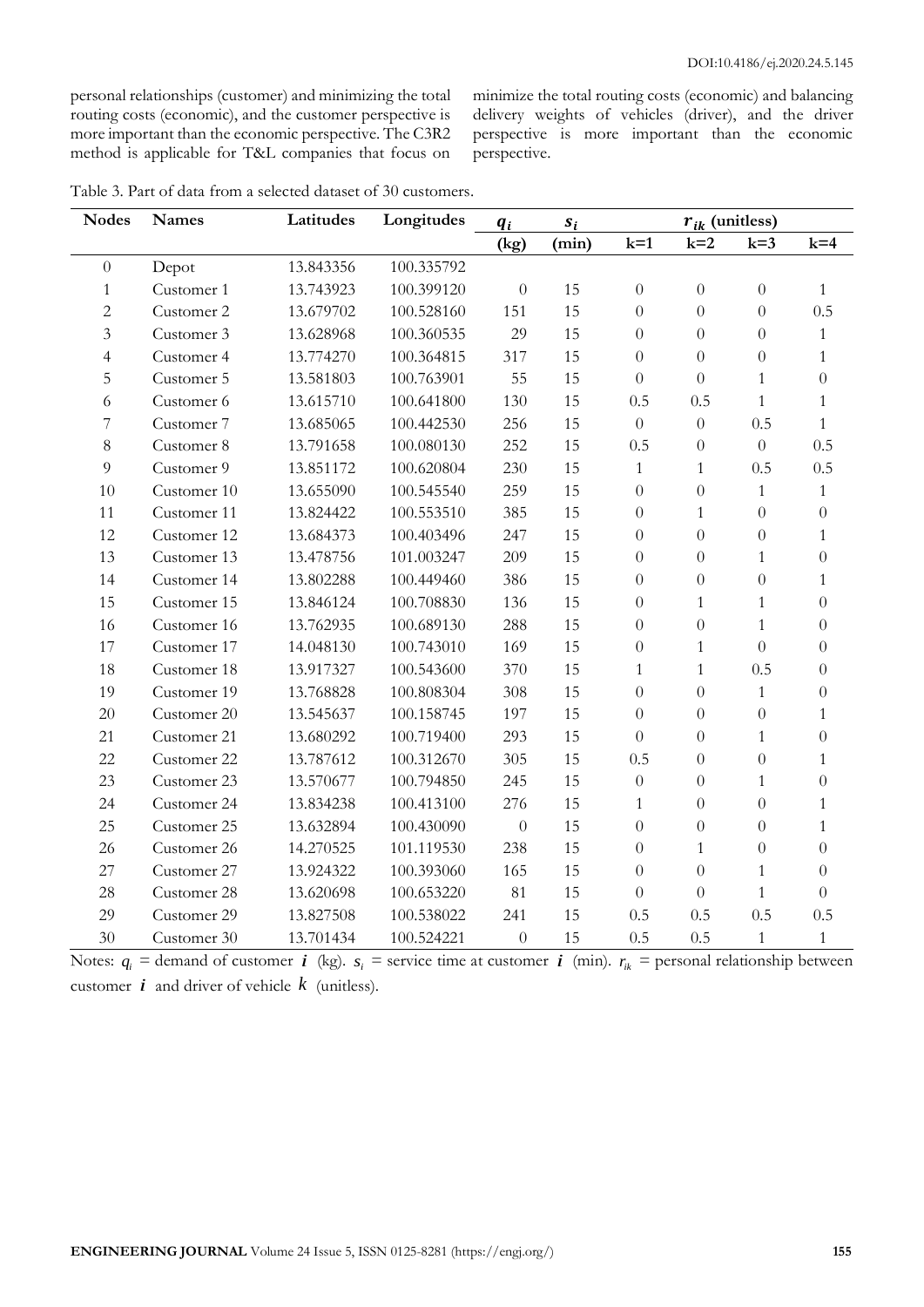| Table 4. Part of results for six LP-based CFRS heuristic methods and general CVRP model from the selected dataset of |  |
|----------------------------------------------------------------------------------------------------------------------|--|
| 30 customers.                                                                                                        |  |

| <b>Methods</b>                         | CD    | <b>PR</b>      | <b>MW</b> | mW   | dW   | TD        | TС      | <b>CPU</b> |
|----------------------------------------|-------|----------------|-----------|------|------|-----------|---------|------------|
|                                        | (km)  | $\blacksquare$ | (kg)      | (kg) | (kg) | (km)      | THB)    | (sec)      |
| General CVRP model: minimize TD        | 126.9 |                | 2421      | 305  | 2116 | $*768.60$ | 5341.47 | 3600.00    |
| $C1R1$ : minimize $CD +$ minimize $TD$ | 66.7  | 18             | 2477      | 407  | 2070 | 941.00    | 5082.62 | 32.25      |
| $C1R2$ : minimize $CD +$ minimize TC   | 66.7  | 18             | 2477      | 407  | 2070 | 964.30    | 4913.12 | 45.58      |
| $C2R1$ : maximize PR + minimize TD     | 113   | 28.5           | 2151      | 758  | 1393 | 926.00    | 5252.05 | 33.50      |
| $C2R2$ : maximize PR $+$ minimize TC   | 113   | 28.5           | 2151      | 758  | 1393 | 947.70    | 4970.23 | 67.68      |
| $C3R1$ : minimize MW + minimize TD     | 144   | 10             | 1555      | 1553 | 2    | 1143.20   | 6396.85 | 34.16      |
| $C3R2$ : minimize MW + minimize TC     | 144   | 10             | 1555      | 1553 | 2    | 1179.70   | 5915.23 | 41.93      |

Notes:  $CD =$  maximum distance between customers in the same cluster.  $PR =$  total personal relationships between customers and drivers. MW/mW/dW = maximum/minimum/difference of delivery weight of vehicles. TD = total travel distance. TC = total routing costs (total costs of fuel and overtime). CPU = CPU time of the IBM ILOG CPLEX solver for solving the problem instance.  $* =$  total travel distance that is 6.85% above the lower bound of the total travel distance.



a) Truck 1's route: 3 customers, 758 kg, 160.5 km, Depot-24-9-8-Depot.



c) Truck 3's route: 12 customers, 2151 kg, 310.9 km, Depot-27-29-15-16-19-21-13-23-5-28-6-30-Depot.



b) Truck 2's route: 4 customers, 1162 kg, 268.1 km, Depot-18-11-26-17-Depot.



d) Truck 4's route: 11 customers, 2147 kg, 208.2 km, Depot-22-4-1-14-2-10-7-25-12-3-20-Depot.

Fig. 1. Delivery routes of trucks for C2R2 method from the selected dataset of 30 customers.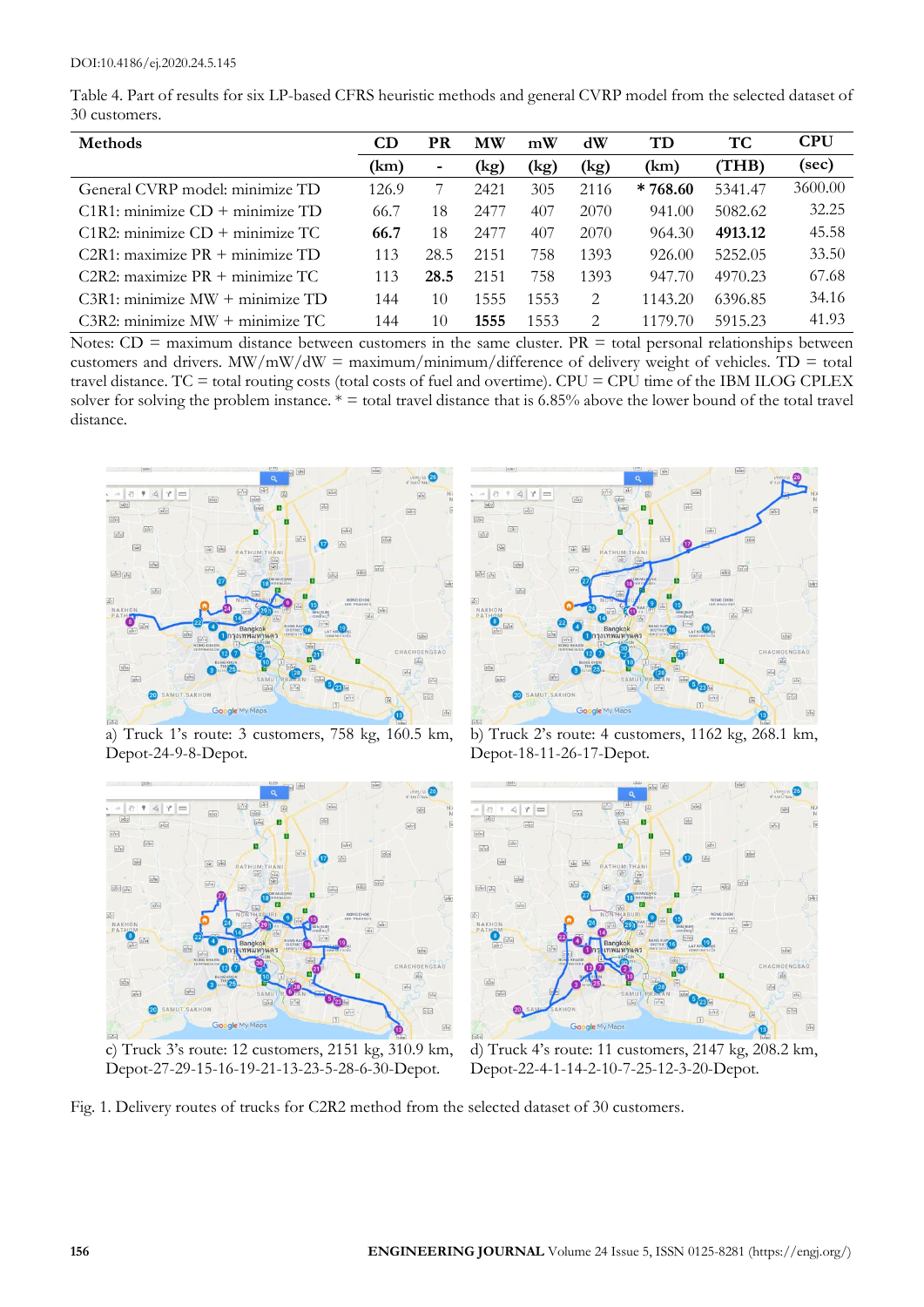| Method           | SL(E) | SL(C) | SL(D) |
|------------------|-------|-------|-------|
| C1R1             | 0.857 | 0.106 | 0.141 |
| C1R2             | 0.956 | 0.106 | 0.141 |
| C2R1             | 0.818 | 1.000 | 0.292 |
| C2R2             | 0.946 | 1.000 | 0.292 |
| C <sub>3R1</sub> | 0.000 | 0.104 | 1.000 |
| C <sub>3R2</sub> | 0.233 | 0.104 | 1.000 |

Table 5. Average satisfaction levels of economic, customer, and driver perspectives of five datasets.



Fig. 2. Radar chart for three methods that use the total routing cost objective for the TSP models.

Table 6. Computational times of proposed LP-based CFRS heuristic methods for 30 customers and 4 vehicles.

| <b>Methods</b> | Computational times (sec) |           |  |
|----------------|---------------------------|-----------|--|
|                | Mean                      | <b>SD</b> |  |
| C1R1           | 34.84                     | 2.77      |  |
| C1R2           | 273.57                    | 519.70    |  |
| C2R1           | 33.20                     | 2.26      |  |
| C2R2           | 43.21                     | 14.05     |  |
| C3R1           | 33.82                     | 1.78      |  |
| $\sqrt{3R2}$   | 39.05                     | 2.39      |  |

#### **7. Conclusions and recommendations**

This paper proposes an LP-based cluster-first routesecond heuristic to solve the CVRPs with different objectives. Three objectives related to the economic, customer, and driver perspectives are considered for route planning. They include the minimization of the total costs of fuel consumption and overtime (economic), the maximization of the total personal relationships between customers and drivers (customer), and the minimization of the maximum delivery weight of vehicles (driver).

Three LP-based clustering models are proposed to group customers into clusters. LP-based clustering model 1 indirectly minimizes the total costs of fuel consumption and overtime. LP-based clustering models 2 and 3 directly maximize the total personal relationships between customers and drivers and minimize the maximum delivery weight of vehicles, respectively. Then, an LPbased TSP (routing) model that minimizes the total costs of fuel consumption and overtime sequences the customer in each cluster to form a route.

The proposed two-phase heuristic methods are tested, and their performances are evaluated by using five datasets of 30 customers from a real case study of a Thai SME. Based on the experimental results, there is no clustering model that performs well for all perspectives. However, the clustering model based on personal relationships between the customers and drivers provides better performances among the three clustering models. The LPbased routing model that minimizes the total routing costs (fuel and overtime costs) is better than the model that minimizes the total travel distance.

This paper has significant contributions as follows. First, it is an original paper that considers personal relationships between customers and drivers for route planning. Second, the proposed LP-based CFRS heuristic methods are suitable for practical use by SMEs since the required computational time is short enough and it has multiple models with different objectives to be selected, matching the user requirements. Third, the proposed methods are tested using a real case study in a Thai SME with real data, for example, the locations of the depot and all customers, truck capacity, service time, fuel consumption rate, unit fuel cost, and overtime cost. Moreover, the travel distance and time between nodes are retrieved from a Google Maps API database, which is more accurate than a Euclidean distance. Fourth, the experimental results indicate that among the three LPbased clustering models, there is no model that can achieve good performances for all perspectives. There is a strong need to develop a clustering model that compromises among conflicting perspectives.

This paper has some limitations as follows. First, each proposed clustering model is good for one perspective but inadequate for other perspectives. The models cannot compromise among all perspectives. Second, environmental awareness of climate change and global warming caused by excessive carbon dioxide emission may inspire further research on environmental issues for route planning. However, these issues are not included in this paper.

Further research is recommended as follows. The environmental issues related to carbon dioxide emissions should be considered. A compromise-solution method, such as maximizing the weighted average of satisfaction levels for all perspectives, should be used for a trade-off among the objectives, for route planning. Moreover, Pareto-based approaches should be considered for multiobjective optimization to determine Pareto-optimal solutions.

## **References**

- [1] G. B. Dantzig and J. H. Ramser, "The truck dispatching problem," *Management Science*, vol. 6, no. 1. pp. 80–91, 1959.
- [2] M. S. Gajanand and T. T. Narendran, "Green route planning to reduce the environmental impact of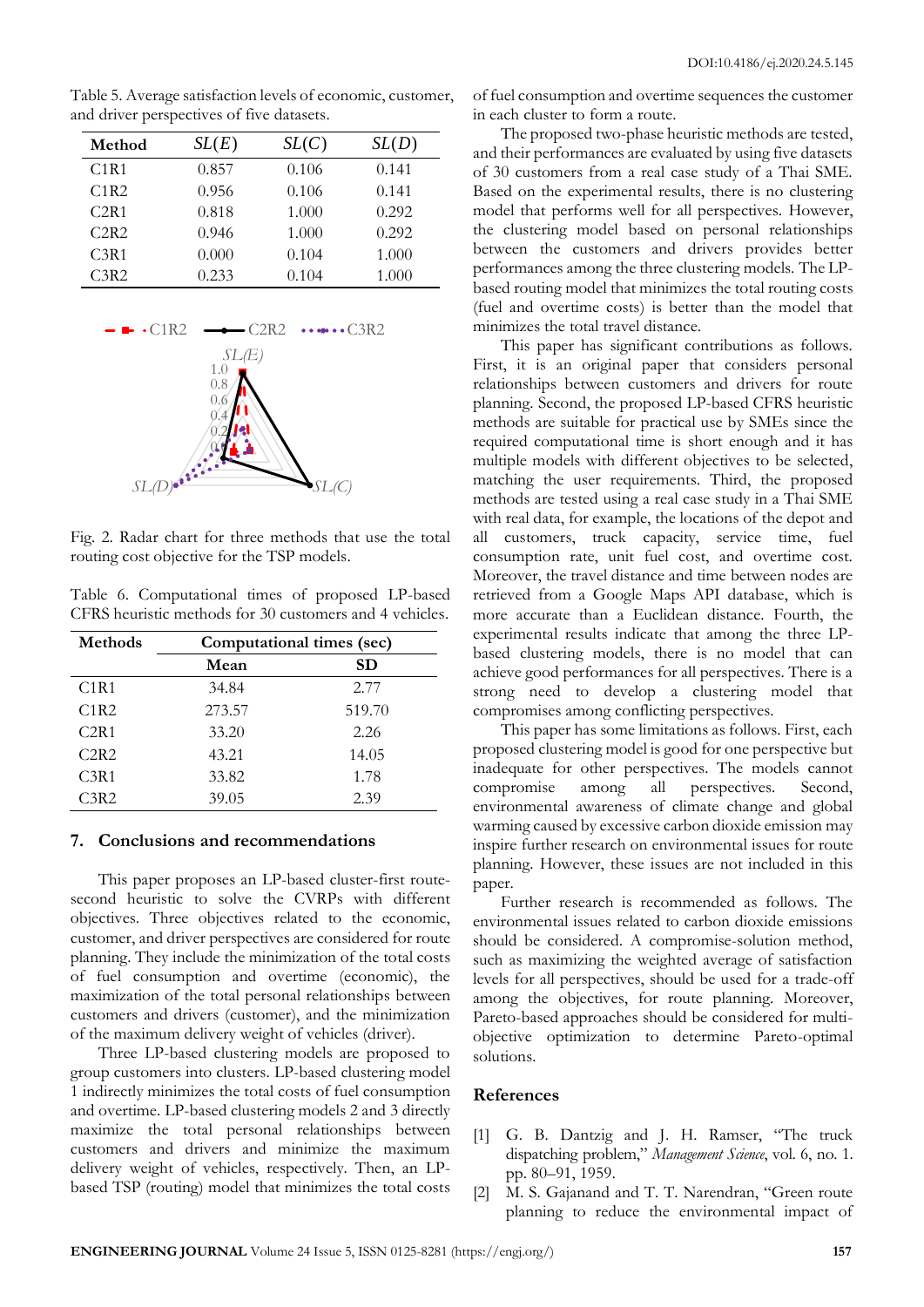distribution," *Int. J. Logist. Res. Appl.*, vol. 16, no. 5, pp. 410–432, Oct. 2013.

- [3] B. Yu, N. Ma, W. Cai, T. Li, X. Yuan, and B. Yao, "Improved ant colony optimisation for the dynamic multi-depot vehicle routing problem," *Int. J. Logist. Res. Appl.*, vol. 16, no. 2, pp. 144–157, Apr. 2013.
- [4] Y. Kuo, C.-C. Wang, and P.-Y. Chuang, "Optimizing goods assignment and the vehicle routing problem with time-dependent travel speeds," *Comput. Ind. Eng.*, vol. 57, no. 4, pp. 1385–1392, Nov. 2009.
- [5] G. Clarke and J. W. Wright, "Scheduling of vehicles from a central depot to a number of delivery points," *Oper. Res.*, vol. 12, no. 4, pp. 568–581, Aug. 1964.
- [6] C. Lin, K. L. Choy, G. T. S. Ho, S. H. Chung, and H. Y. Lam, "Survey of green vehicle routing problem: Past and future trends," *Expert Syst. Appl.*, vol. 41, no. 4, pp. 1118–1138, Mar. 2014.
- [7] R. Dondo and J. Cerdá, "A cluster-based optimization approach for the multi-depot heterogeneous fleet vehicle routing problem with time windows," *Eur. J. Oper. Res.*, vol. 176, no. 3, pp. 1478–1507, Feb. 2007.
- [8] S. E. Comert, H. R. Yazgan, S. Kır, and F. Yener, "A cluster first-route second approach for a capacitated vehicle routing problem: A case study," *Int. J. Procure. Manag.*, vol. 11, no. 4, pp. 399–419, 2018.
- [9] T. Pichpibul and R. Kawtummachai, "An improved Clarke and Wright savings algorithm for the capacitated vehicle routing problem," *ScienceAsia*, vol. 38, no. 3, pp. 307–318, 2012.
- [10] Y. Kuo, "Using simulated annealing to minimize fuel consumption for the time-dependent vehicle routing problem," *Comput. Ind. Eng.*, vol. 59, no. 1, pp. 157– 165, 2010.
- [11] D. Cinar, K. Gakis, and P. M. Pardalos, "A 2-phase constructive algorithm for cumulative vehicle routing problems with limited duration," *Expert Syst. Appl.*, vol. 56, pp. 48–58, 2016.
- [12] G. Tavares, Z. Zsigraiova, V. Semiao, and M. G. Carvalho, "Optimisation of MSW collection routes for minimum fuel consumption using 3D GIS modelling," *Waste Manag.*, vol. 29, no. 3, pp. 1176– 1185, 2009.
- [13] Y. Xiao, Q. Zhao, I. Kaku, and Y. Xu, "Development of a fuel consumption optimization model for the capacitated vehicle routing problem," *Comput. Oper. Res.*, vol. 39, no. 7, pp. 1419–1431, Jul. 2012.
- [14] J. Zhang, Y. Zhao, W. Xue, and J. Li, "Vehicle routing problem with fuel consumption and carbon emission," *Int. J. Prod. Econ.*, vol. 170, pp. 234–242, 2015.
- [15] N. Charusakwong and M. Lohatepanont, "Optimization approach for multi-period fuel replenishment," *Eng. J.*, vol. 20, no. 5, pp. 239–261, Nov. 2016.
- [16] R. Baldacci, A. Mingozzi, and R. Wolfler Calvo, "An exact method for the capacitated location-routing problem," *Oper. Res.*, vol. 59, no. 5, pp. 1284–1296, Oct. 2011.
- [17] R. Baldacci, A. Mingozzi, R. Roberti, and R. W. Calvo, "An exact algorithm for the two-echelon capacitated vehicle routing problem," *Oper. Res.*, vol. 61, no. 2, pp. 298–314, Apr. 2013.
- [18] P. Sanghatawatana, P. Pornchaiwiseskul, and M. Lohatepanont, "Redesign of three-echelon multicommodity distribution network," *Eng. J.*, vol. 23, no. 1, pp. 49–74, Jan. 2019.
- [19] J. Lysgaard and S. Wøhlk, "A branch-and-cut-andprice algorithm for the cumulative capacitated vehicle routing problem," *Eur. J. Oper. Res.*, vol. 236, no. 3, pp. 800–810, Aug. 2014.
- [20] S. F. Ghannadpour and A. Zarrabi, "Multi-objective heterogeneous vehicle routing and scheduling problem with energy minimizing," *Swarm Evol. Comput.*, vol. 44, pp. 728–747, Feb. 2019.
- [21] H. Zhang, Q. Zhang, L. Ma, Z. Zhang, and Y. Liu, "A hybrid ant colony optimization algorithm for a multi-objective vehicle routing problem with flexible time windows," *Inf. Sci. (Ny).*, vol. 490, pp. 166–190, Jul. 2019.
- [22] A. K. Beheshti, S. R. Hejazi, and M. Alinaghian, "The vehicle routing problem with multiple prioritized time windows: A case study," *Comput. Ind. Eng.*, vol. 90, pp. 402–413, Dec. 2015.
- [23] M. F. N. Maghfiroh, M. Hossain, and S. Hanaoka, "Minimising emergency response time of ambulances through pre-positioning in Dhaka city," *Int. J. Logist. Res. Appl.*, vol. 21, no. 1, pp. 53–71, 2018.
- [24] D. Taş, N. Dellaert, T. van Woensel, and T. de Kok, "Vehicle routing problem with stochastic travel times including soft time windows and service costs," *Comput. Oper. Res.*, vol. 40, no. 1, pp. 214–224, Jan. 2013.
- [25] D. Taş, M. Gendreau, N. Dellaert, T. van Woensel, and A. G. de Kok, "Vehicle routing with soft time windows and stochastic travel times: A column generation and branch-and-price solution approach," *Eur. J. Oper. Res.*, vol. 236, no. 3, pp. 789–799, Aug. 2014.
- [26] D. Taş, N. Dellaert, T. van Woensel, and T. de Kok, "The time-dependent vehicle routing problem with soft time windows and stochastic travel times," *Transp. Res. Part C Emerg. Technol.*, vol. 48, pp. 66–83, Nov. 2014.
- [27] P. Matl, R. F. Hartl, and T. Vidal, "Workload equity in vehicle routing: The impact of alternative workload resources," *Comput. Oper. Res.*, vol. 110, pp. 116–129, Oct. 2019.
- [28] I. Borgulya, "An algorithm for the capacitated vehicle routing problem with route balancing," *Cent. Eur. J. Oper. Res.*, vol. 16, no. 4, pp. 331–343, Dec. 2008.
- [29] E. E. Halvorsen-Weare and M. W. P. Savelsbergh, "The bi-objective mixed capacitated general routing problem with different route balance criteria," *Eur. J. Oper. Res.*, vol. 251, no. 2, pp. 451–465, Jun. 2016.
- [30] P. Lacomme, C. Prins, C. Prodhon, and L. Ren, "A Multi-Start Split based Path Relinking (MSSPR) approach for the vehicle routing problem with route